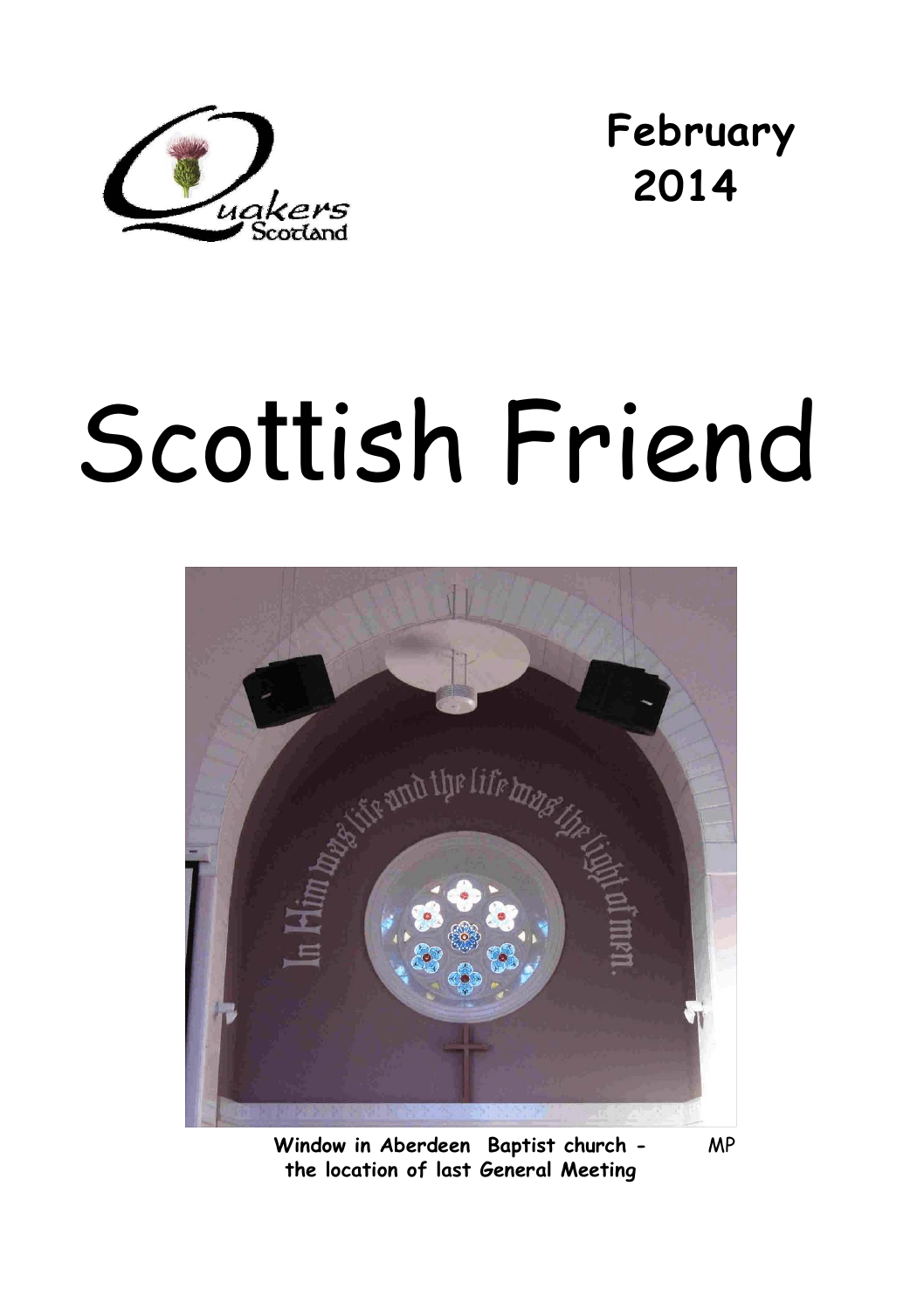# **Contents**

| <b>Ireland Yearly Meeting</b>      | John Melling - 3     |
|------------------------------------|----------------------|
| Faslane Meetings for Worship       | Alison Burnley - 4   |
| Quaker Life and Practice           | Roger Quinn - 5      |
| Wool against Weapons               | Jane Lewis - 6       |
| Palestinian Students               | Jill Marshall - 9    |
| Updating the 2013 Book of Members  | Bronwen Currie - 11  |
| The Administrator's Sabbatical     | Bronwen Currie - 12  |
| Five Rivers to cross - Book Review | Robin Waterston - 14 |
| Meeting for Sufferings             | Jane Pearn - 17      |
| John Wigham (Enjoyment) trust      | 19                   |
| Spring Walk for Peace              | Scottish CND - 20    |
| November General Meeting           | Adwoa Bittle - 21    |
| Wigtown Book Festival              | Ian MacDonald - 22   |
| Referendum considerations          | Christine Davis - 24 |
| Invitation to General Meeting      | Martin Burnell - 28  |

Please send material for next *Scottish Friend* by 2 May to Margaret Peacock, 16 Drumlin Drive, Milngavie, G62 6LN, or [nmjpeacock@yahoo.co.uk.](mailto:nmjpeacock@yahoo.co.uk.)

*Scottish Friend* will be posted on the GM website and can be emailed to you at the same time as it goes to the printer. If you would like an email copy instead of a paper one, please email [scotfriends@gmail.com,](mailto:scotfriends@aol.com,) to let Bronwen Currie know. You are strongly encouraged to do this, in view of escalating postage costs and of course you get the photographs in colour, as an incentive! The opinions expressed in this publication are those of the writers and not necessarily the opinions of the Society of Friends in Scotland, Britain or elsewhere.

> Published by Quakers in Scotland, 01496 850 006 quakerscotland.org.uk (British website: quaker.org.uk) Printed on recycled paper by € Print Force, Milngavie, 0141 956 1052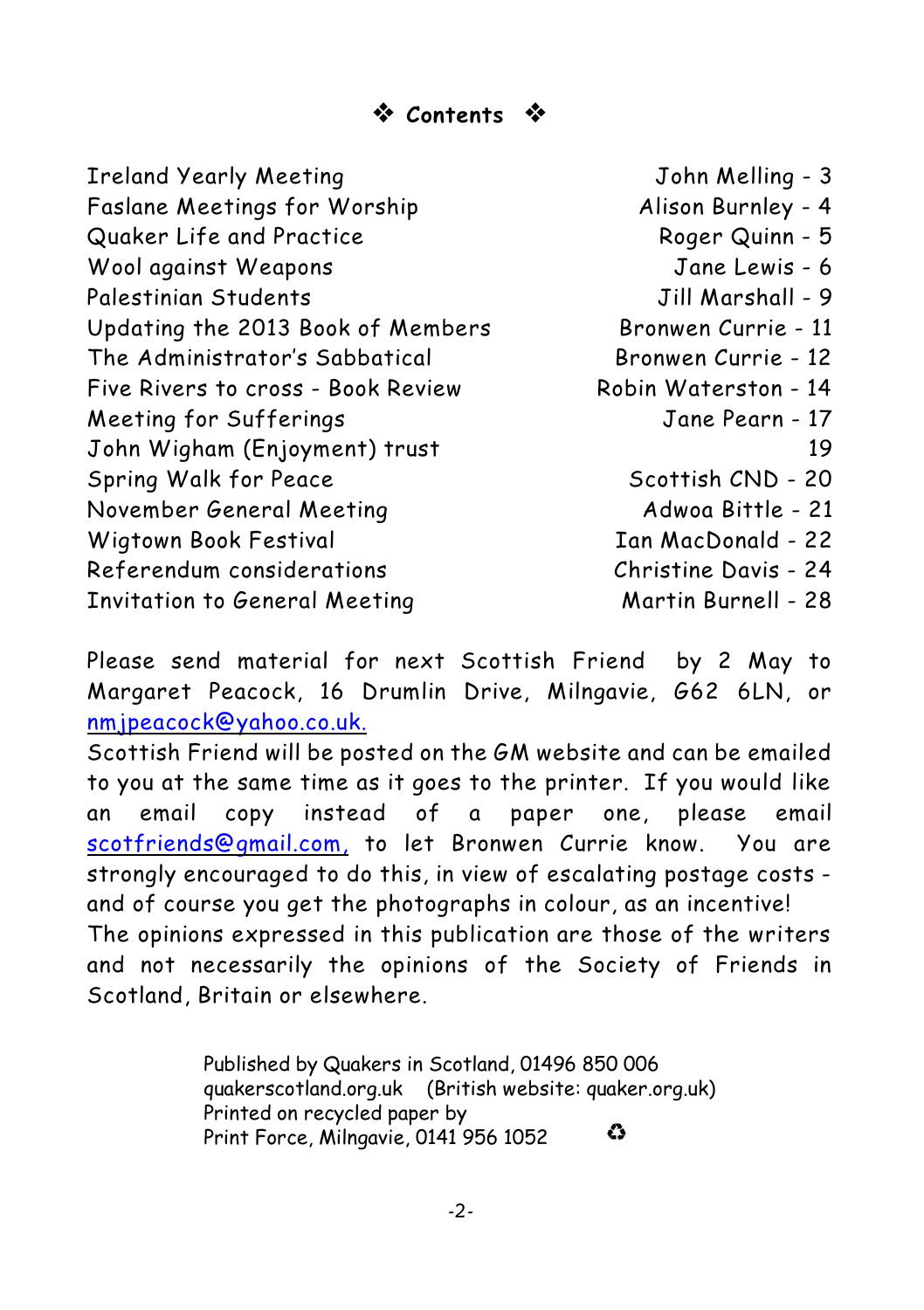Across the sea to Ireland Yearly Meeting 24-28 July 2013 John Melling

Ireland Yearly Meeting gathered in Cork for the first time in 350 years of Irish Quaker history. The Yearly Meeting invites BYM to send two representatives, one from Scotland and one from England, thus respecting differing cultural relationships. Around 150 adult and younger Friends were present. There were representatives from four main Irish churches. All were made welcome. We were to have three and a half concentrated days with fellowship spliced between Quaker business. The theme was "Living in the Spirit".

Irish Quaker membership is twice that of Friends in Scotland. It spans the christocentric to the liberal; the evangelical to the contemplative. Its membership includes Quaker families some of whom are in business. Several southern meetings have a significant number of former Roman Catholics. Irish Quakerism lives within two jurisdictions, the north and the republic.

We were reminded in worship to live the gospel, but only to use words if necessary. Each day opened with bible study and worship sharing. Each morning session opened with a "Thought for the day". Sessions included Ministry and Oversight; Peace (both the possible misuse of Shannon Airport for rendition flights, and Quaker influence during the commemorations covering the First World War and Irish independence); and Quaker faith in action in Ireland, Europe and the World. Reports from the Friends' World Conference in Kenya, and Financial Resources. I felt that Friends present owned the workings of their Yearly Meeting.

The Annual Public Lecture was given by Swedish Friend Julia Ryberg. She talked through her faith journey from being forlorn in her twenties, into listening experiences, and on to reclaiming her Christian roots and a fuller understanding of Quakerism. She drew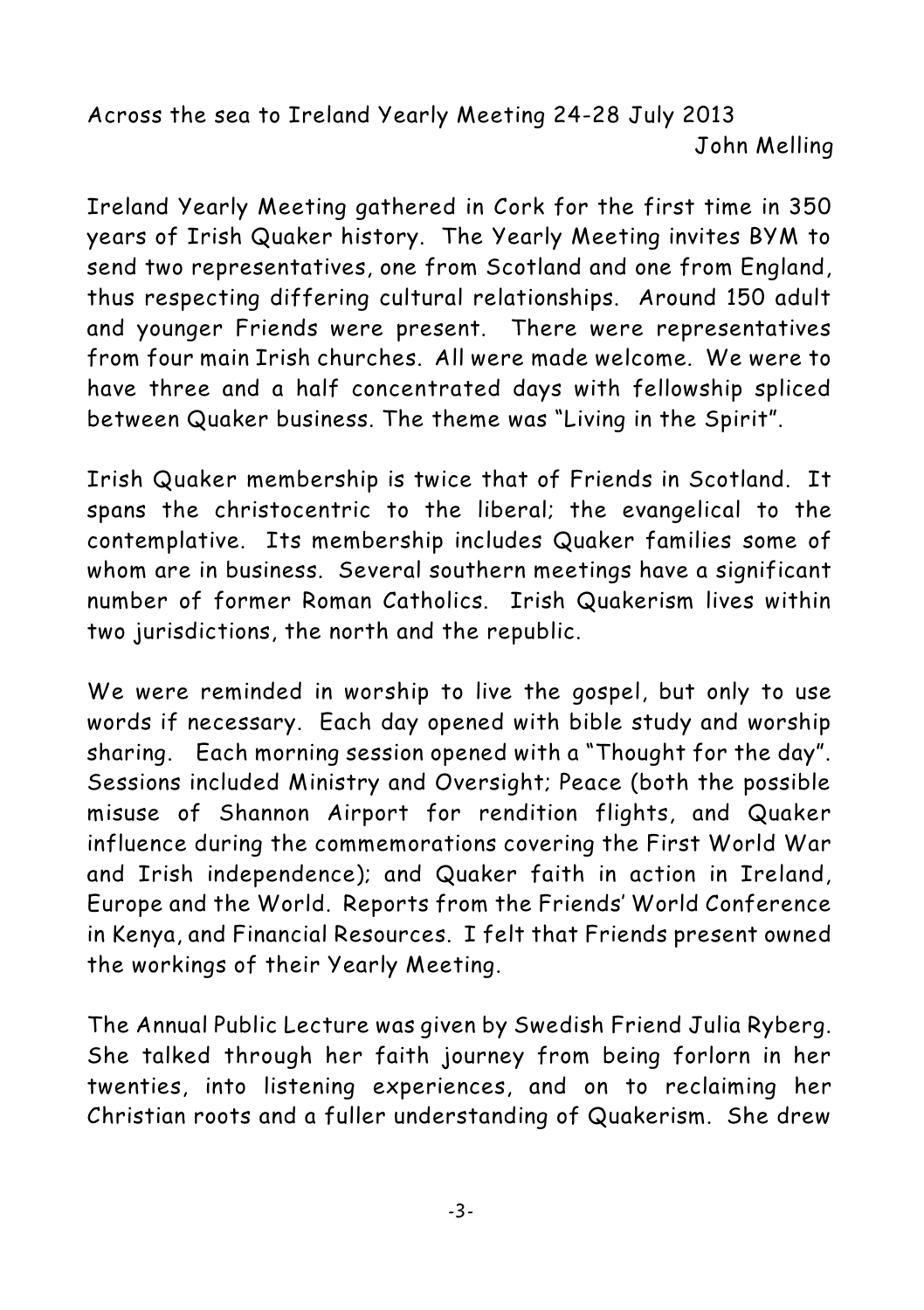on Swedish Quakers including Emilia Fogelklou who in 1921 wrote "Poor Jesus, if we would only worship him a little less, and listen to him a little more".

This Yearly Meeting had inspiration, focus and cohesion. I was impressed that:-

 $_{*}$  the breadth of the agenda was well covered;

the Yearly Meeting is big enough to act, yet small enough to be owned by its membership;

both history and two jurisdictions assist Irish understanding of the world;

 $*$  the Yearly Meeting has a wide range of committed Quaker Life and Practice.

**Faslane 2014 Alison Burnley**

### **Meetings for Worship for Witness for Peace**

Sunday 9 March

Saturday 12 April -

with Scottish Churches against Nuclear Armaments Sunday 11 May Sunday 8 June Sunday 28 September

Sunday 9 November

I would remind you that you need weatherproof clothing, something to sit on, and something to eat afterwards. As ever we hope to leave south Edinburgh at 8-30 am, in order to have a stop in Helensburgh for comfort and sustenance! And still get to the North Gate for 11-00 am.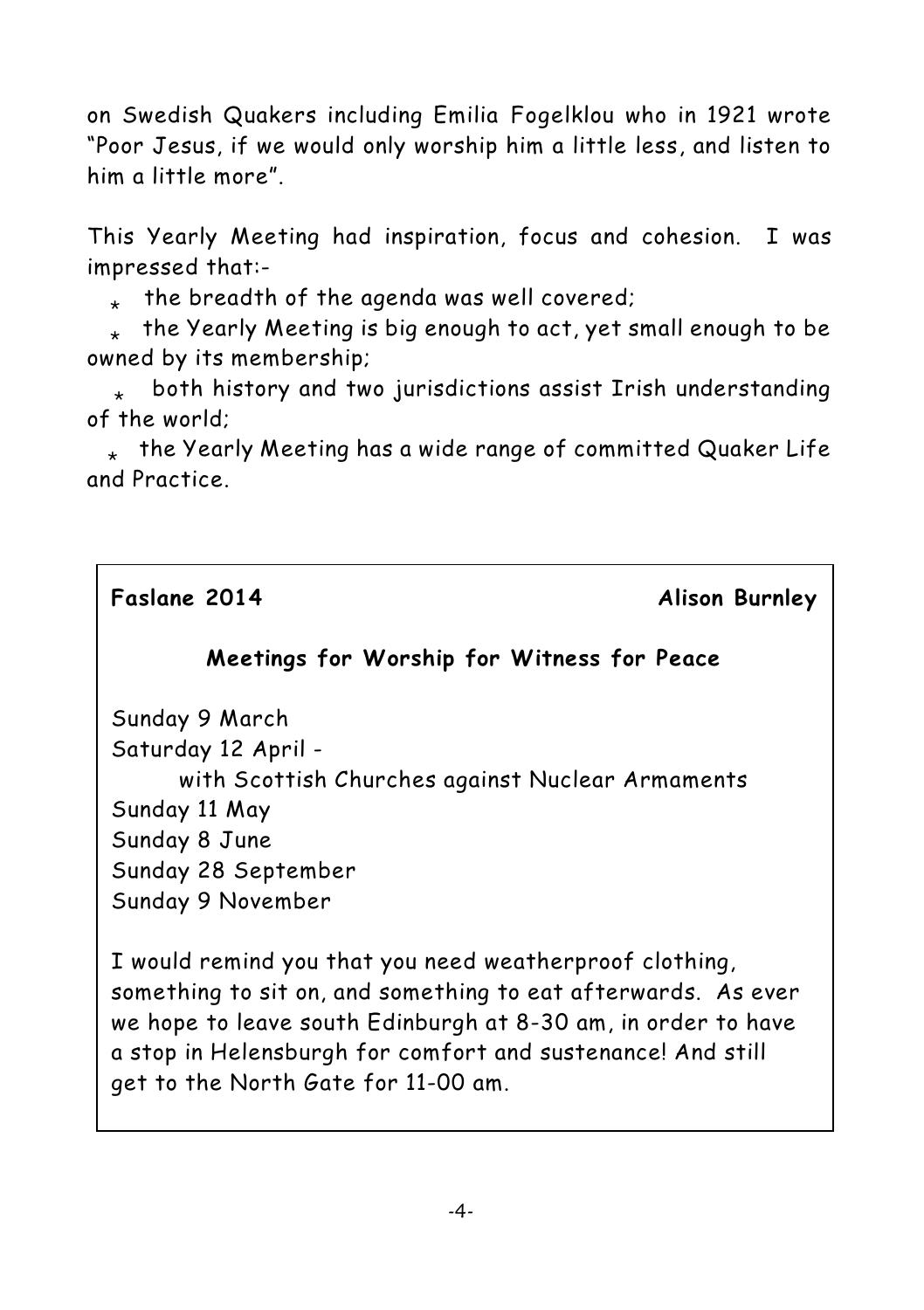# **QUAKER LIFE AND PRACTICE - (Formerly Christian Experience) - Review by Roger H. Quinn**

In his article in Friends' Quarterly (Issue 1 2013) Ross Chapman, an Ulster Friend, describes the long and often painful gestation period of this book, the latest edition of Christian discipline as practised by Friends within Ireland yearly Meeting.

This week with its spectrum of rainbow colours on its cover, is a celebration of the wide diversity of thought among Irish Friends today.

Here is a cornucopia of distilled Christian Quaker wisdom from the past to the present day. It embraces contributions from "all continents and islands" where Friends met in worship. Read the Christian ministry of the doyen of Irish Quakers Victor Bewley; add to that the shrewd observations of C Winifred Lamb together with many other ministries of great weight; and you have a book that deserves to be on the table of every Meeting for Worship.

Word cannot do justice to express the gratitude one feels towards the Review Committee, whose work over the fourteen-year period from conception to birth made what was "humanly impossible" divinely possible.

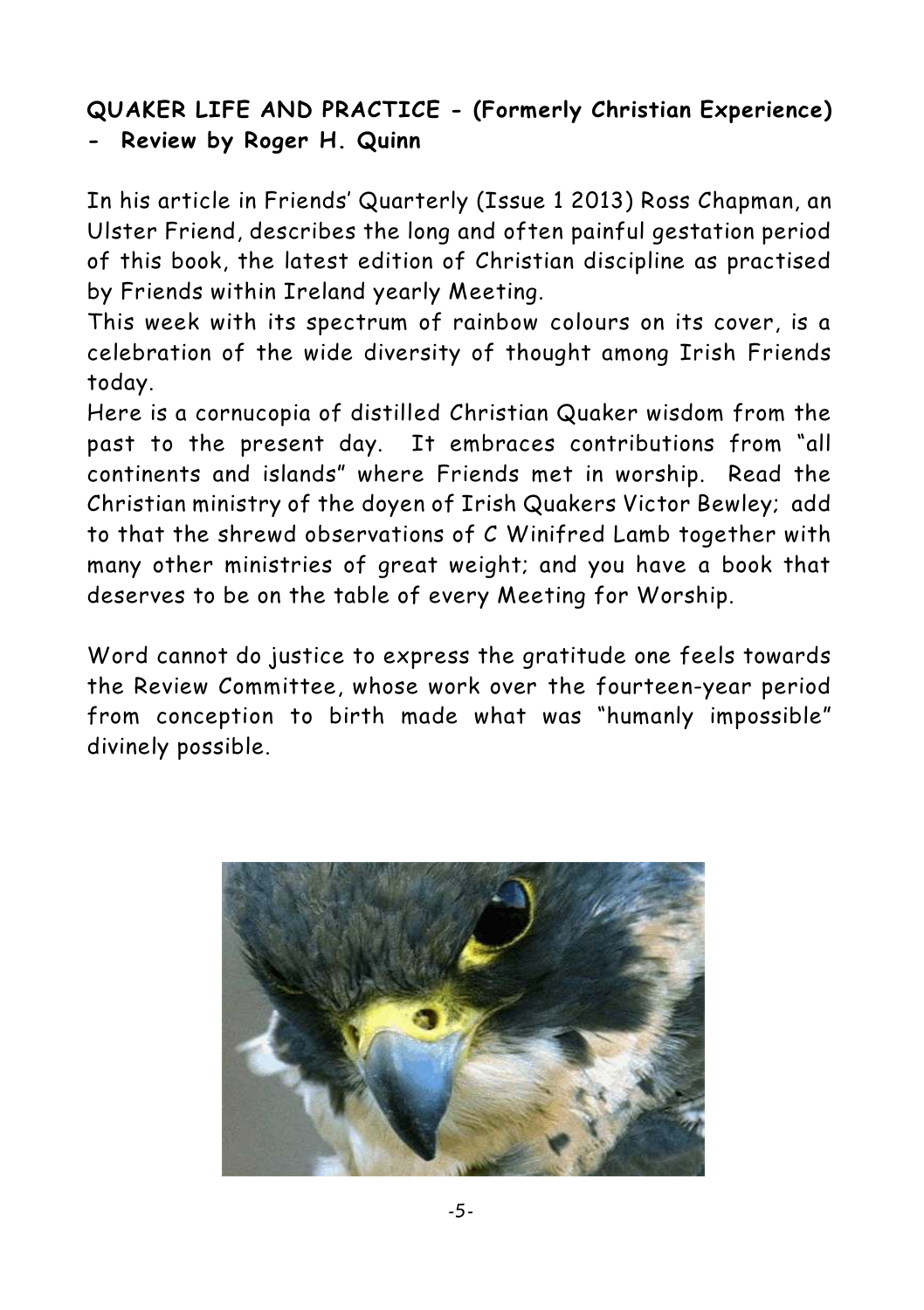Dear knitting and crocheting Friends,

We hope that Quakers in Scotland would like to be involved in creating a Scottish section of the Wool against Weapons scarf that will stretch 7 miles on 16th August 2014 between the Women's Peace Camp at Aldermaston and Burghfield (the other Nuclear Weapons Establishment site) in Berkshire?

The idea is that individuals knit or crochet a scarf (100cm long and 60cm wide) in pink wool on large needles, any design. You don't need to be a fantastic knitter, you just need to cast on and get started. And if you've never knitted or crocheted, well, maybe this is a good incentive to learn the basics! There's loads more information on the website http://www.woolagainstweapons.co.uk/ and some inspiring pictures of scarves that have been knitted.

Many of us in Scotland have started already, and if we each encourage others to take part and sew all of our scarves together we could create a Scottish length that could stretch part of the way down the Royal Mile in Edinburgh. This would be an excellent way of attracting publicity to the issue of Trident and keeping it on the agenda during the independence debate.

To give you an idea of what is possible, some areas, such as Knighton in Wales, have set themselves a target length to knit as a community http://actionawe.org/town-criers-pass-the-knitters-in-knighton/

http://actionawe.org/knitting-for-nuclear-disarmament-at-the-cl ock-tower-in-knighton/

http://actionawe.org/bomb-protest-group-needs-help-to-knit-pea ceful-future/

They are aiming to knit 120 pieces to stretch the 120 yards from the clock tower to the cenotaph and will as a group take it next August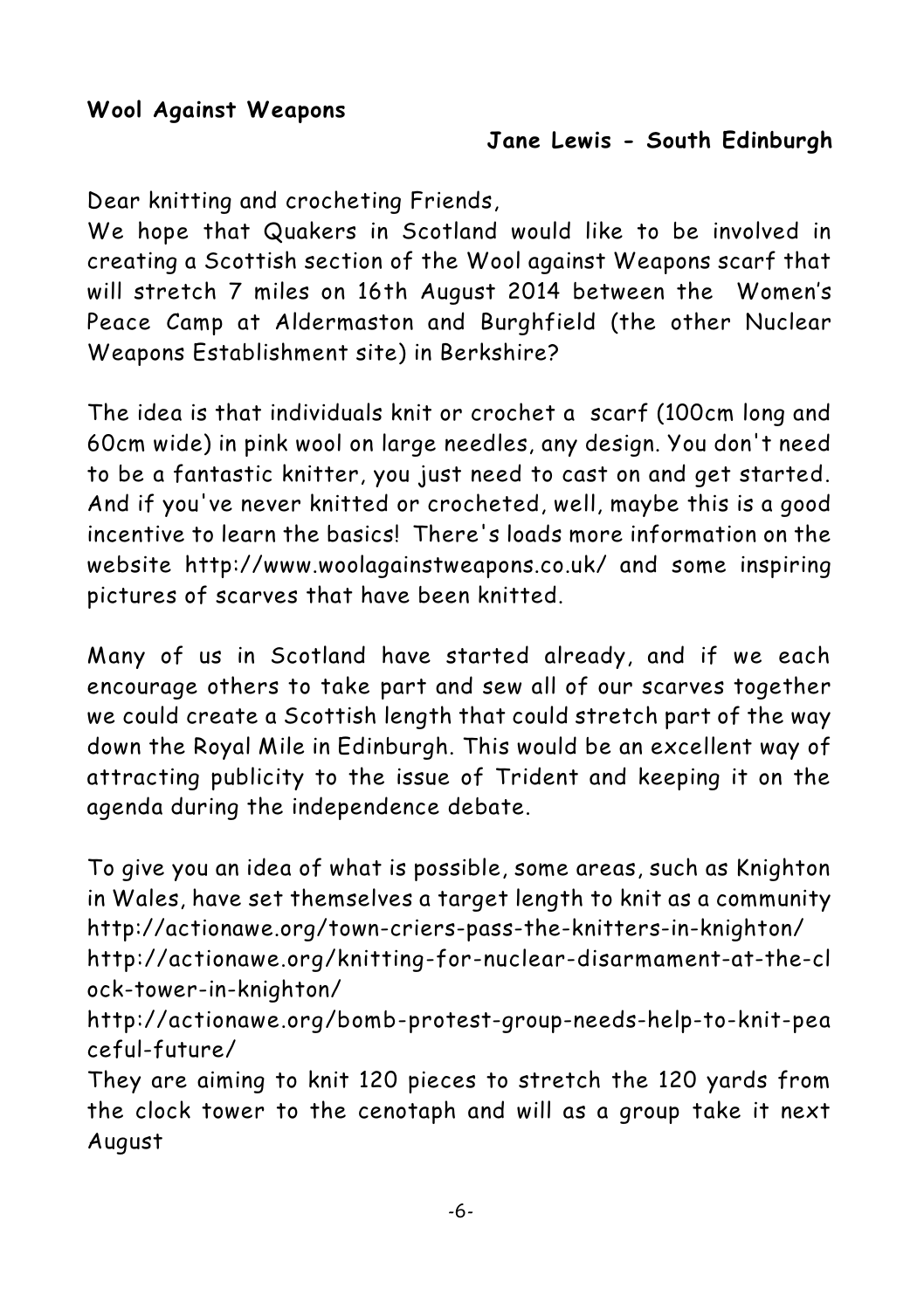to lay it as their bit towards the whole scarf. The rolls of scarf will then go back to the groups who bring and lay them out, be washed and made up into blankets to give to local hospices and to send out to emergencies/refugees etc. So nothing will be wasted.

So the first step for a Scottish length might be to organise and publicise a knit-in in your local area - this might be at your meeting house, local peace centre, community centre, library, market or in your own home. You could then set yourselves a target length as a group, and aim to recruit more knitters to help you reach that target. And as the weather warms up next spring we can meet up periodically for some very public knit-ins in Edinburgh and other town and city centres to attract media attention.

If you are up for taking part please give me your contact details so I can make sure that we keep in touch as the knitting grows and join the 'wool against weapons scotland' facebook group https://www.facebook.com/groups/woolagainstweaponsscotland/.

Happy Knitting!



### **Quaker Public Spending Survey at Wigtown Book Festival 2013** Ian Macdonald

During the annual Book Festival this autumn at Wigtown, Scotland's National Book Town, our Local Quaker Meeting took a table at an outdoor market on two Saturdays. Our display was used to offer visitors information about the Religious Society of Friends during Quaker Outreach Week.

As a talking point and a bit of serious fun, we set up 7 clear large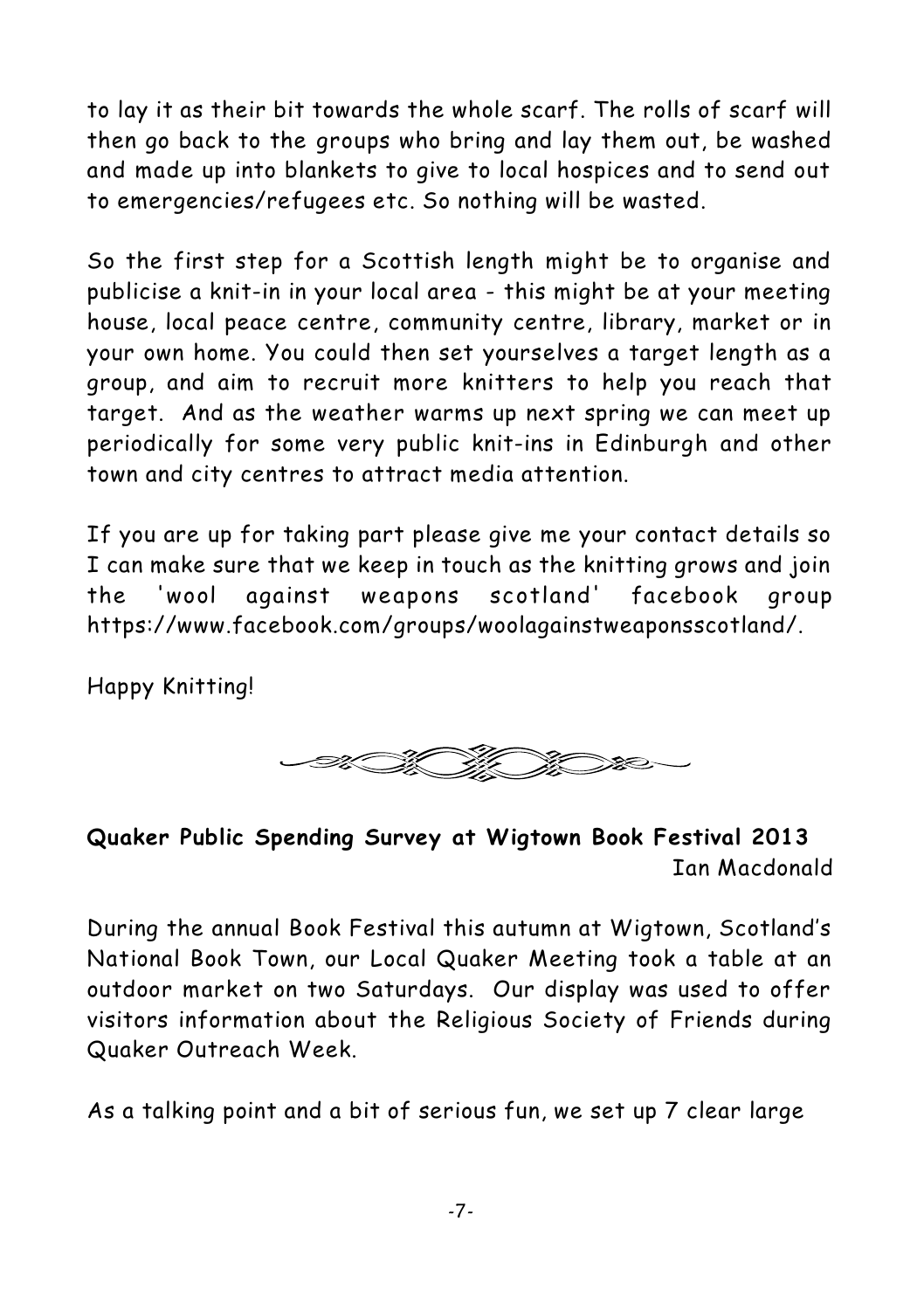plastic bottles and offered onlookers to place 1p coins in the bottles as if they themselves were the Chancellor of the Exchequer. Each coin represented £50M. Participants had 10 coins (£500M) but only 7 bottles to choose from. The choice of spending was entirely of free will. The idea was to measure just how the general public feel about government expenditure. One of the bottles was labelled ARMS TRADE SUBSIDY which we highlighted as a concern to many Quakers and others as distinct from NATIONAL DEFENCE.

Participants ranged from very young children to senior citizens. The 7 bottles were labelled Healthcare, Education, Housing, Energy, Transport, Defence, and Arms Trade Subsidy.

Over the two Saturdays the results of where they wished spending to be done was:-

Healthcare 27% Education 25% Housing 18% Energy 12% Transport 10% Defence 6% Arms Trade Subsidy 2%

We trust politicians both local and national might take notice of our visitors priorities on public spending. Many participants commented on how politicians and decision makers rarely ask us how our taxes should be used. The feeling generally was, that politicians just did their own thing with little consultation of the citizens who elect them.

Thank you all who took part in the banter and survey; it was great fun

P.S. We told our visitors that we hoped to interest the local press and book festival sponsors, the Daily Telegraph, and that they might publish our findings.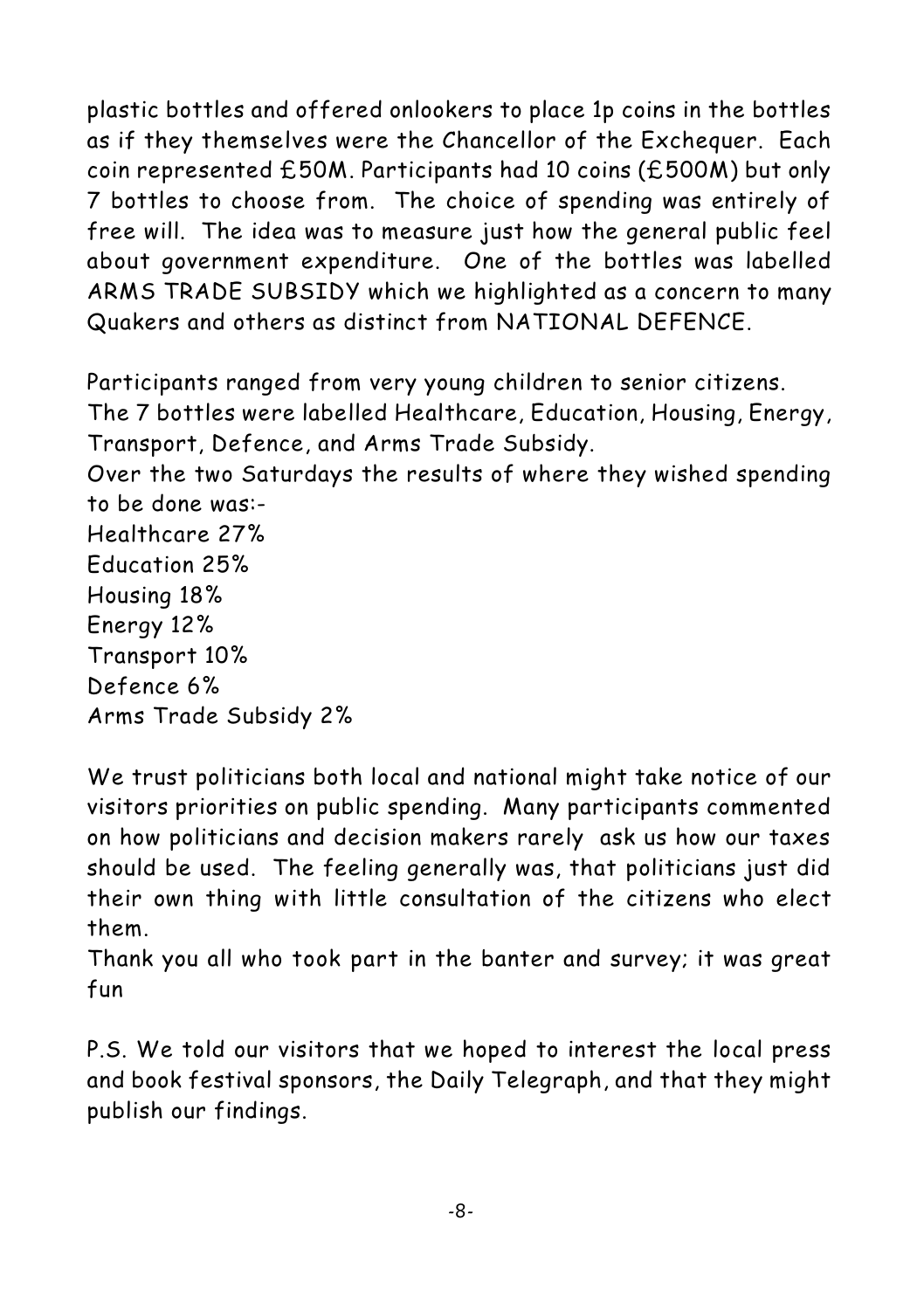### **Palestinian Students at St Andrews**

Jill Marshall

The University of St Andrews agreed to waive the tuition fees for two Palestinian postgraduate students each year to study a one-year taught Masters course. But of course tuition fees are not the only expense students have to meet so the waiver was the start of a chain reaction to take advantage of this commitment.

St Andrews Education for Palestinian Students was formed in 2011 as a charitable trust with seven voluntary trustees (three of whom are Quakers) to meet these other costs that cover travel from and return to Palestine, accommodation and a maintenance payment each month to support the students.

A young man from Jenin refugee camp was our first student in 2012/13. He studied "Peace and Conflict Studies" at the International Relations Department, attending his graduation ceremony last year in the Younger Hall.

Our second student in 2013/14 is Saba Albess from Ramallah and she also is attending the Internatuional Relations Department. I am including Saba's unedited impressions of the many facets of her life during her first 4 months in St Andrews.

STEPS regenerates Hope in the Holy Land

I have been taught that once we lose hope, we lose everything we own and everything we are. This is why I fought hard to always keep the hope!

Education to me is essential. Ever since I graduated high school, I wanted to major in International Relations. However, this specific programme was not available at Birzeit University where I completed my undergraduate degree. Therefore, immediately after graduation, I started looking for a scholarship, which would allow me to pursue my higher studies in the field that I like. Three years later, STEPS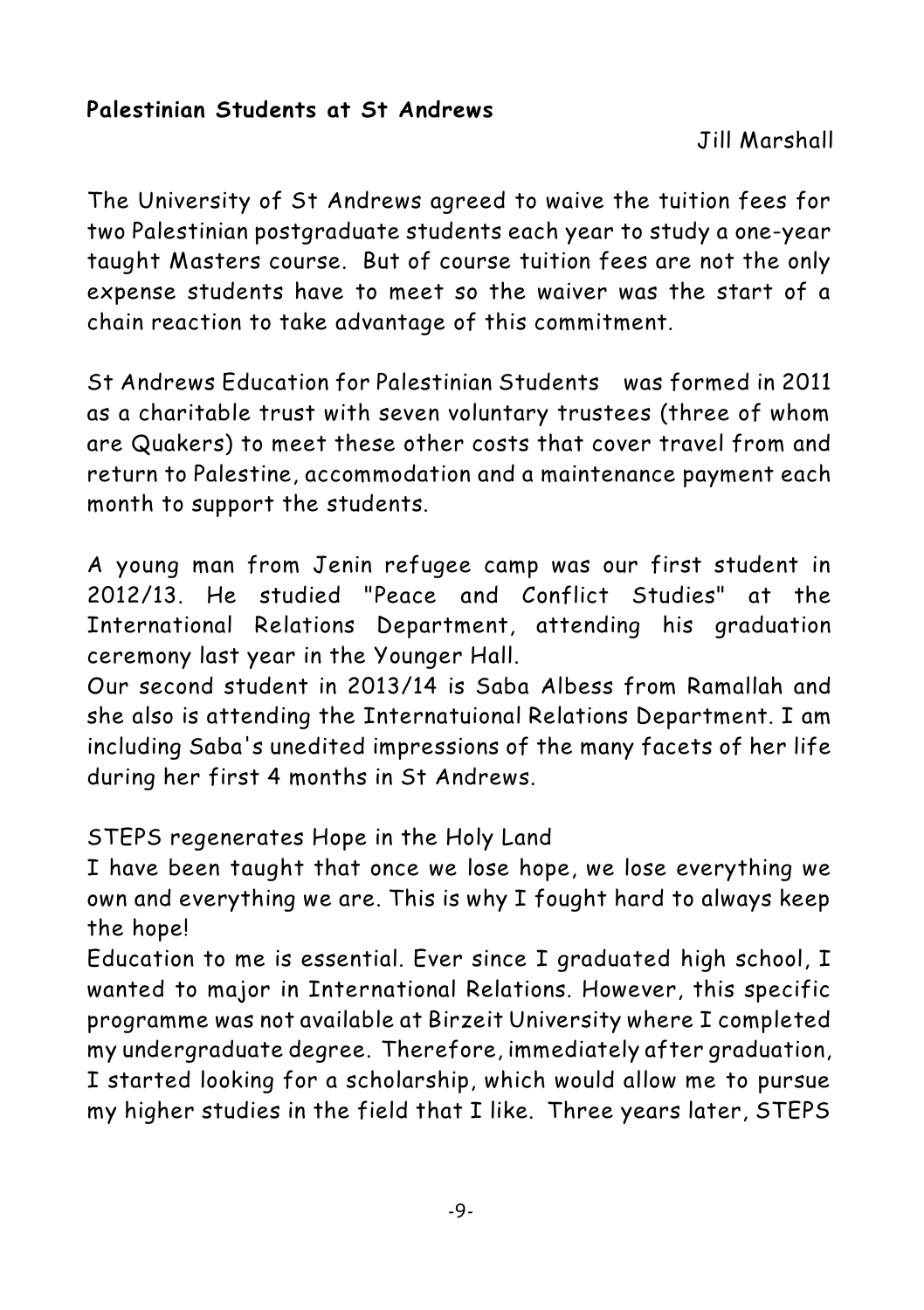gave me a wonderful chance of joining a master's programme at one of Scotland's finest universities, the University of St Andrews.

I have only been in St Andrews for 4 months yet, but this experience has taught me a great deal already. I have matured in different ways. I am currently completing a master's degree in Middle East, Caucasus and Central Asian Security Studies. This chance allowed me to study with great professors and experts in their fields. Not only have I learned a lot about those regions, but luckily I had the chance to meet and make friends with amazing people from Uzbekistan, Turkmenistan and Kyrgyzstan, as well as Bosnia, Greece, Germany, Brazil, Sweden and many other countries. Sharing my culture with my friends, and learning about other cultures made me realize that no matter how different we think we are, we are very similar in so many ways. My Brazilian friend is a clear example! We are both loud... we both enjoy Mexican soap operas, and we love rice and cakes so we have invented our own special cuisine, a "Palestrazian" cuisine!

Due to physical restrictions back home, manifest in checkpoints and walls, we Palestinians, sometimes create our own mental checkpoints, which further restrict our lives. Living in fascinating Alba helped me break free from those mental checkpoints and indulge in new experiences that varied from surfing to Céilidh! I would not have done this without STEPS.

I continue to hope that the same opportunity granted to me this year will be given to another person next year so that hope returns to the Holy Land year after year with each one of us, the STEP-erS! The disappointment felt by trustees is that we have so far only been able to offer a scholarship to one student each year as it is necessary to have sufficient funding amounting to £10,000 to fulfill our support commitments for each student. It would be a really satisfying achievement if we were in a position to bring **two** qualified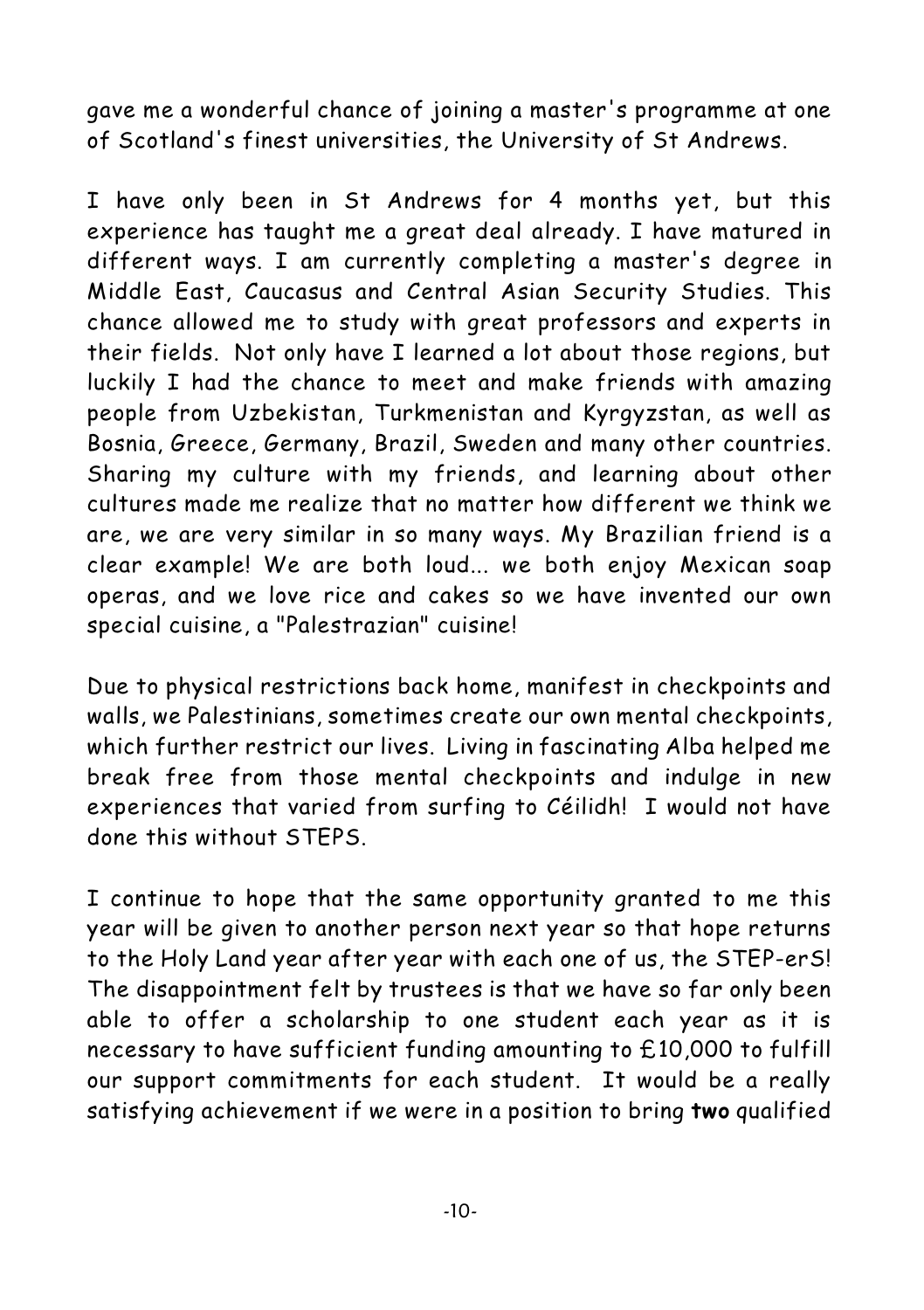students to take advantage of the university tuition fee waiver.

For further information about STEPS visit www.stepspalestine.org.uk where you will also find provision to contribute either as a monthly commitment or as a donation, with gift aid if possible or, if you prefer to donate a cheque; please post to STEPS, c/o St Andrews Meeting House, 2 Howard Place, St Andrews, KY16 9HL. St Andrews Meeting has been and continues to be very supportive not only by donating special collections, one of which was at the 50th year celebration of the Meeting last September, but as individuals and also providing a venue for STEPS trustee meetings.

Our aim is to try and meet our goal for 2 Palestinian students to come to St Andrews.

 $69$   $69$   $69$   $69$   $69$ 

### **Updating the 2013 Book of Members and Attenders**

### **Bronwen Currie**

Another year past, and so many Friends have moved house, changed their email addresses, changed their names, added mobile numbers…. So – a list of amendments to the 2013 blue book is now ready, together with an updated list of GM and AM dates and postholders for 2014. Electronic copies have already been sent to LM correspondents in the hope that they will be able to make these available to you, but if you can't get hold of these documents that way, contact me on scotfriends@gmail.com or 01496 850006 before 21 March and I will send you the information in whatever way (electronic or paper) is most convenient for you.

Another round of updates will of course take place towards the end of the year – very little ever stays the same where Friends are concerned! - and a complete new book will be published early in 2015.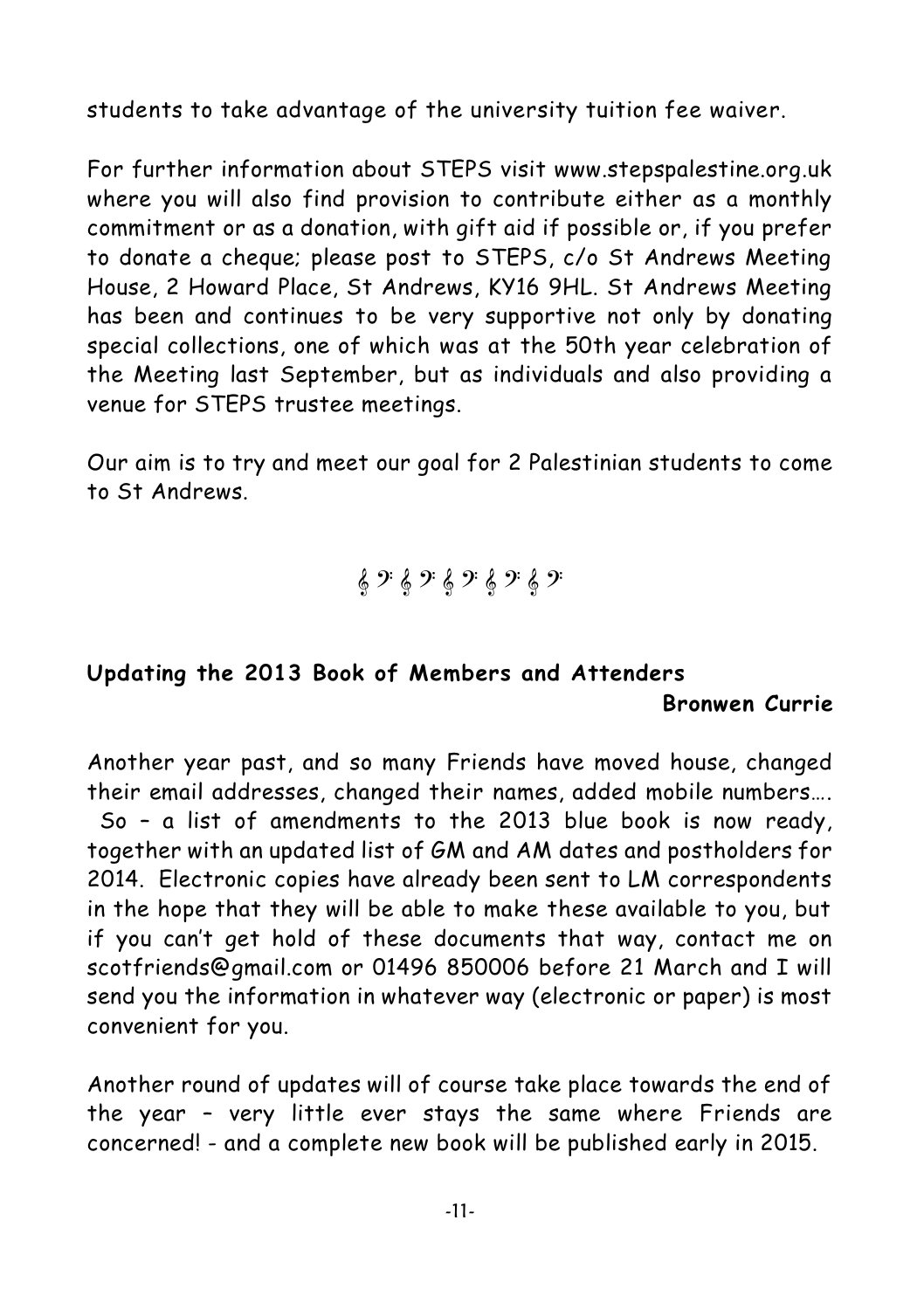### **The Administrator's Sabbatical……**

# **Bronwen Currie**

General Meeting Trustees have been kind and supportive enough to give me, your GM Administrator, three months away from my desk and the email later this year. For a very good reason, the details of which follow below, I shall be absent from the beginning of April until the beginning of July. This is a time of year when there are only a small number of essential tasks to be done, and these will be taken care of by other kind and willing Friends (so you will still get your May issue of Scottish Friend!). If you contact the scotfriends@gmail.com address during this period you will get an out-of-office message suggesting who might be the best person to deal with your query. And if you didn't have a query but were just sending me information that's fine; it will sit in my inbox and I will deal with it when I return.

….. in the occupied Palestinian territories

Meanwhile, I am delighted to have been selected to serve as an Ecumenical Accompanier. I am not the first Scottish Quaker to have done this, and I'm sure I won't be the last, but in case you don't know what this entails, the Ecumenical Accompaniment Programme in Palestine and Israel is a World Council of Churches initiative which has been operating since 2002, sending international teams to live alongside Palestinian communities in the occupied West Bank. Whilst there EAs monitor and report on human rights abuses, support local communities and accompany people in the ordinary tasks of life such as tending crops and going to school. These things sound ordinary –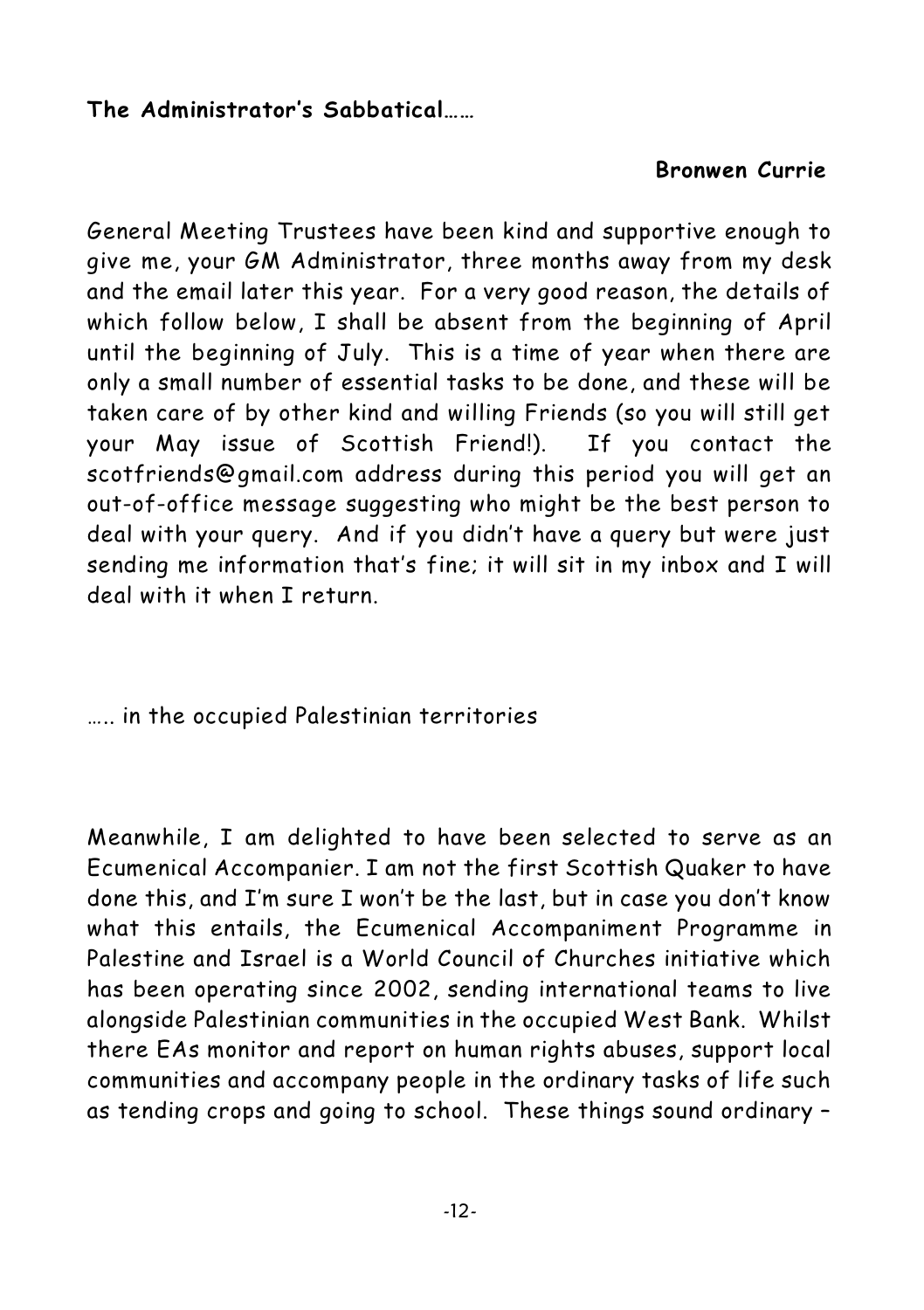but when you are being threatened and intimidated by Israeli settlers, or face having your schoolbag searched by armed soldiers, they are not. EAs also support and work with both Israeli and Palestinian peace and civil rights groups, meet with delegations of international visitors and politicians, and advocate for a just peace based on international law.

I will welcome your upholding and support Friends – this venture feels to me to be very much a part of my witness as a Quaker – and if you would like to know what I and the other team members are up to you can follow the EAPPI blog at http://blog.eappi.org/ or, if you email me on bron.currie@gmail.com, I will email my reports (probably only about 500 words every couple of weeks or so) to you. And of course, I would love to come and speak to your Meeting, or to any other group with which you are associated on my return. If you would like me to come and give a presentation later this year or early next year, please do contact me on bron.currie@gmail.com or on 01496 850 006



Cactus flowers SP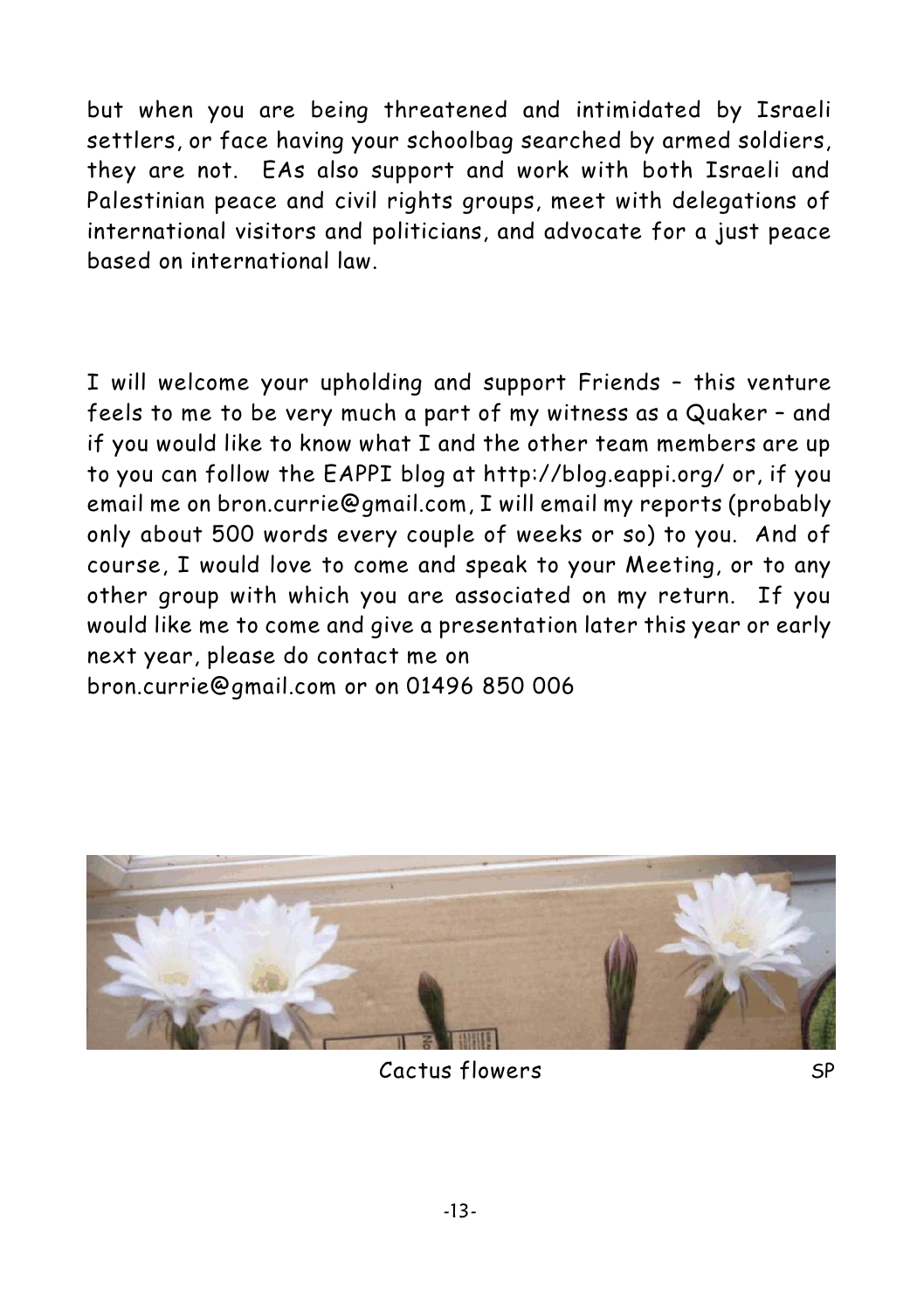### **BOOK REVIEW -**

### **Five Rivers to Cross Michael Gilderdale 2012**

The history of the Friends Ambulance Unit and its service to refugees and civilians after both world wars are generally remembered only in broad outline today. Michael Gilderdale's new book is a riveting account of the detail of one man's experience in the FAU, and helps us to build up an understanding of what it was really like at the time. Michael, now a member of St. Andrews Meeting, was at the age of 22 part of an FAU convoy which travelled into occupied Europe on the front line with the British Army providing assistance and medical help to civilians and refugees as the army advanced in 1945.

During that period, as the convoy moved through a Europe shattered by Nazi occupation and years of war, Michael kept a diary, written on flimsy paper often late at night by candlelight, recording his observations. After returning home, his diary became lost. However in late 2012 Michael was contacted through the Society of Authors to be told that a diary bearing his name had turned up in a dusty attic and could it be his? Indeed it was, and he was sent over 50 diary pages written in spidery hand on thin paper narrating his journey from Birmingham in December 1944 to Hamburg in June 1945. This book is the transcript of that diary. It is a personal dayby-day account of a unique cooperation between men at war and men of peace.

" We worked together in friendship among the injured, lost and enslaved people of many nationalities and then helped them back to their homelands."

The account has a vividness and immediacy that is absent from many historical narratives. It draws the reader in and is written with such intensity that it is difficult to put down.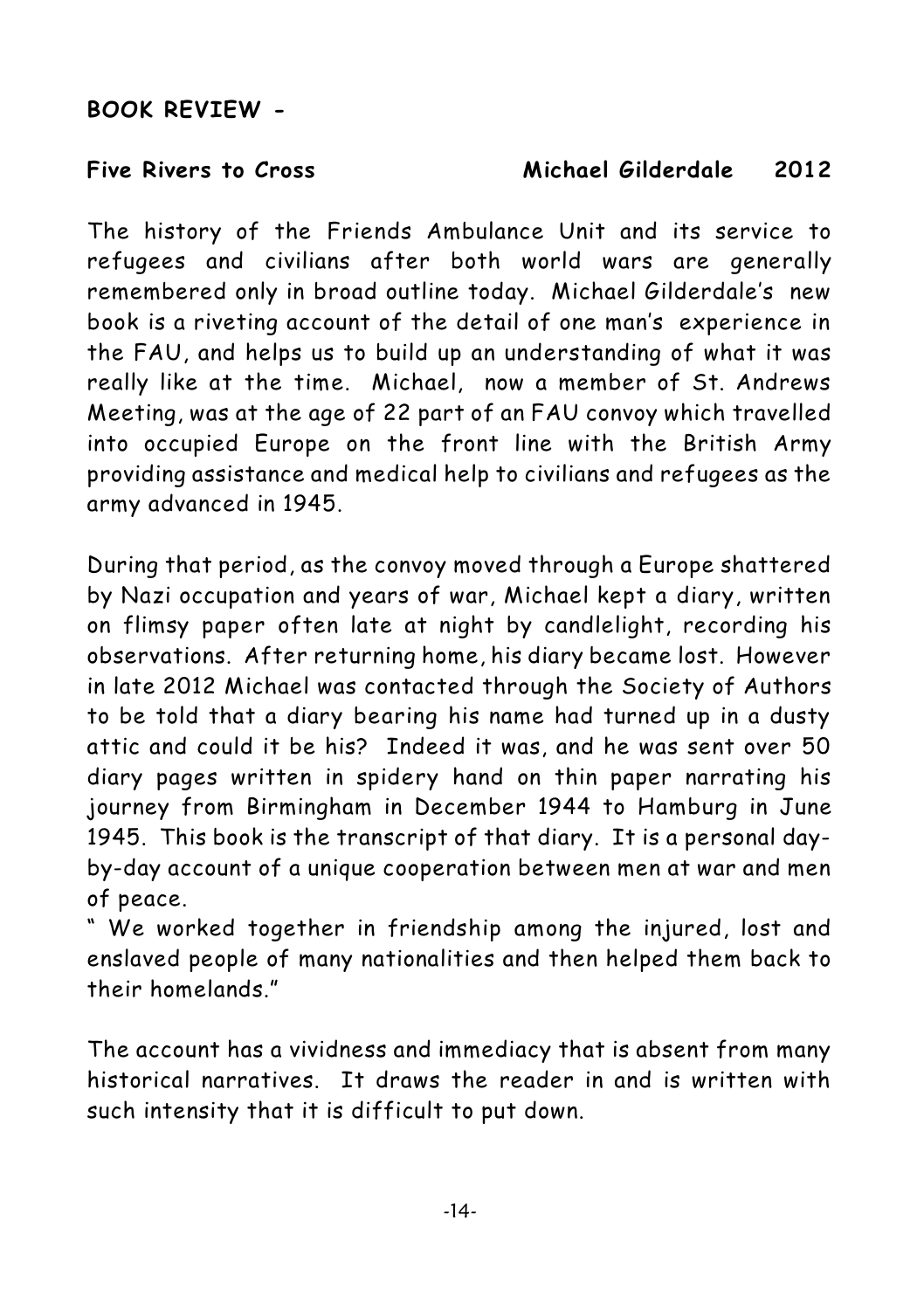In one village in Holland, Michael was billeted with a Dutch family. He explained that the FAU would assist anyone in need, even Germans. This was received badly by the family. He comments "Our friends have seen too much and lived through a world which was not meant for children. The mark will always be there and it is this which shows the full shame and pity of war. War has bred hate in the hearts of these gentle peace-loving people. How can this hate be combated?"

Michael's unit worked close to the front line and was responsible for the reception and care of refugees.

An entry in January 1945 reads "After breakfast the first of 500 refugees arrived. Chaos. Many were exhausted; all were hungry and cold. They were dispatched and next day another 100 came in, many injured"

One day he helped a mother and father look for their six children. He took them in his ambulance on a perilous journey though a deserted village and onto a track where they proceeded on foot into a forest. He entered the farmhouse. In the kitchen he found a horde of tiny children and one or two grown ups. "One fellow in a blue overcoat stepped forward and gripped my hand and a woman turned from us in floods of tears."

# On March 19<sup>th</sup> in Kevelaer, Holland

"We find the Quakers are highly esteemed here. The townsfolk have not forgotten the good work done by them after the First World War. We are immensely grateful and hope we can live up to the high standard they set over 20 years ago. A Major in the detachment also seems thankful that we are a Quaker organisation. He seemed proud to have us with him."

In April they received 100 refugees just released from a concentration camp. Their cheek bones were sunken and hollow.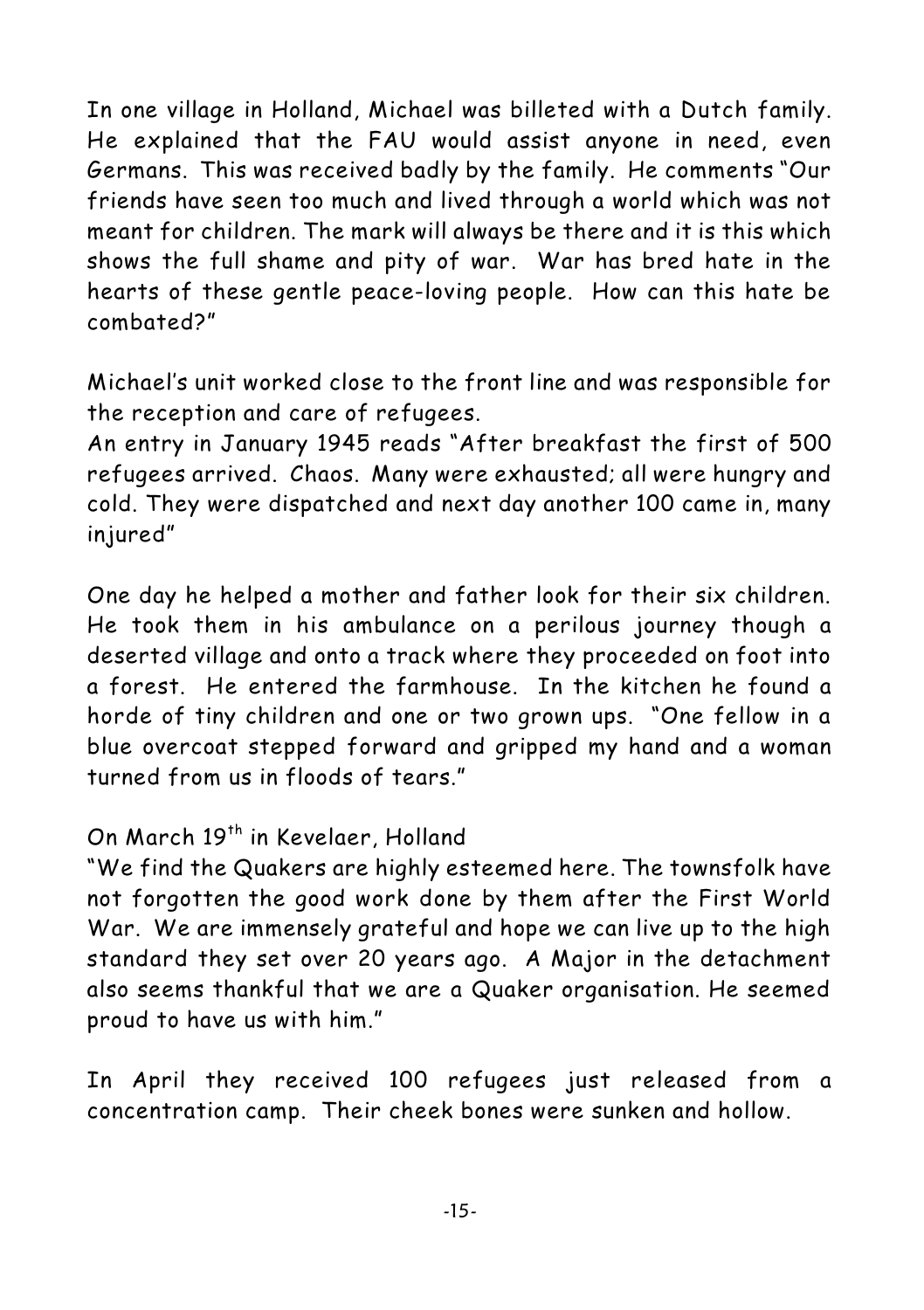They were white, incredibly thin and weak. Some had to be lifted into the wagons. They were barely alive.

In May, driving towards Hamburg, the ambulance group had to pull off the road to allow a small convoy of official cars to speed past in the opposite direction. Michael learned later that this carried officers of the German High Command on their way to meet Montgomery to sign documents of surrender.

This slim book brings the extraordinary work of the FAU teams into vibrant life, with graphic description of the human experience, the personal encounters with other volunteers, local workers, soldiers and refugees, and Michael's thoughtful reflections.

It can be obtained from Michael Gilderdale, Brae Cottage, Earlsferry, Elie KY9 1AN, [gilderdale@earlsferry07.plus.com](mailto:gilderdale@earlsferry07.plus.com) at a cost of £5.

Robin Waterston

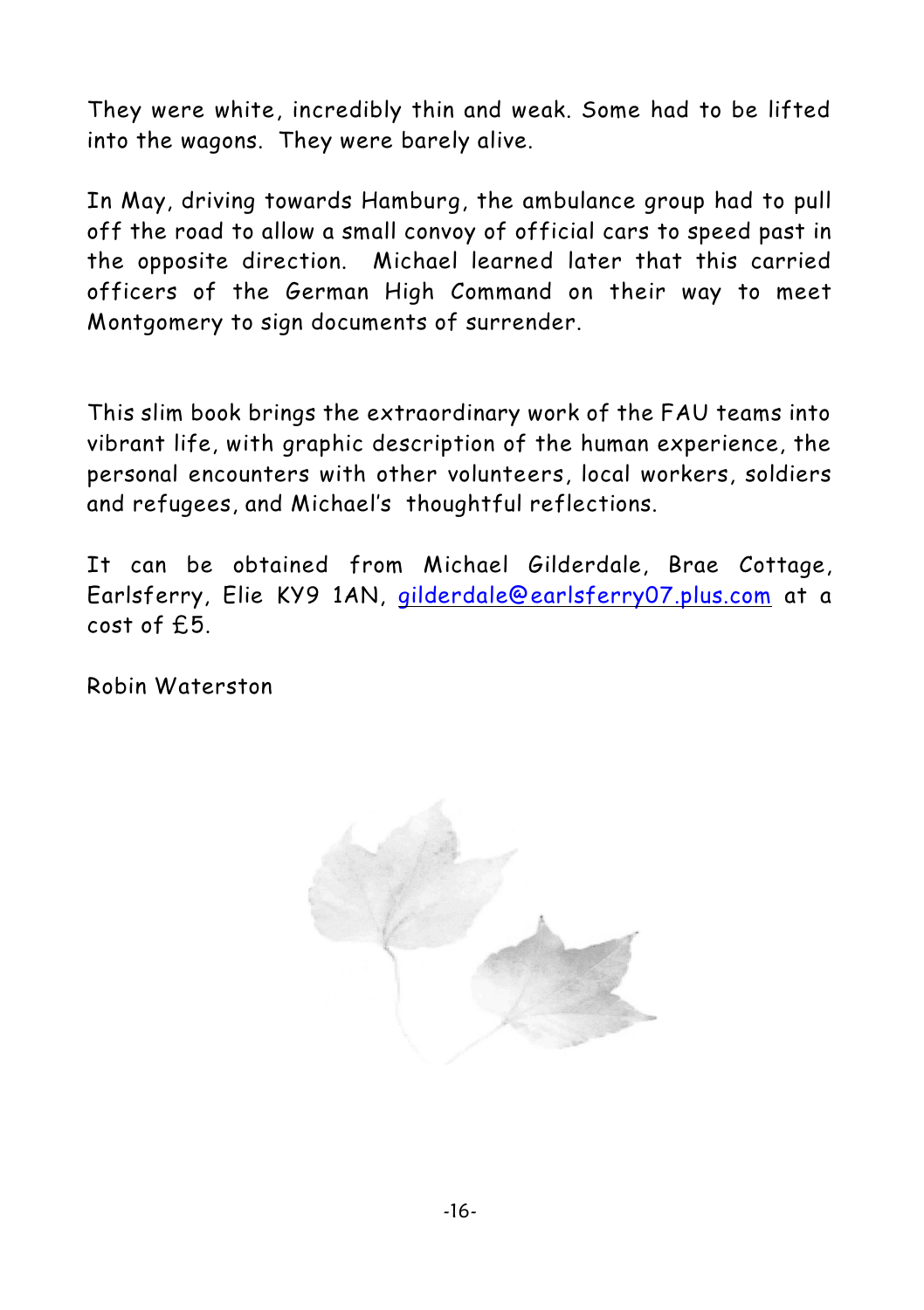**Relationships, Trust and Balance. Report on Meeting for Sufferings held on 1st February 2014**

### **Jane Pearn**

This was a thoughtful, reflective meeting in which we took our time over matters that seemed to require it. Three themes – relationships, trust and balance – seemed to me to converge: relationships between meetings, committees and individual Friends; and between our young people and their Yearly Meeting; and the balance between trust and accountability.

We considered and approved a new policy on Speaking Out. This updates paragraph 3.27 in Quaker Faith & Practice, and guidance last issued in 2006. It includes the use of social media as well as formal public statements. I was reassured that this was not a response to actions or statements which have caused embarrassment or difficulty. It is intended to be a positive step including new forms of public witness, to enable Friends to speak out with a confident Quaker voice. As a policy it applies to our staff and Friends serving on central committees, but there is helpful guidance in it for us all. There are plans to produce a shortened checklist for meetings and individual Friends.

The experiment last year of inviting children and young people to work alongside us for a day was considered a success, and there are plans to make it a regular annual event for 14 -18 year olds. Some ministry questioned whether it might be patronising to young people to invite them only once a year to make this kind of contribution. We heard that it is not just about contributing, but about ownership and feeling a sense of belonging. The young people's reports suggested that this had been an important experience and that they had felt welcomed and respected. It could be especially valuable for isolated young Friends. However, several contributions expressed disquiet at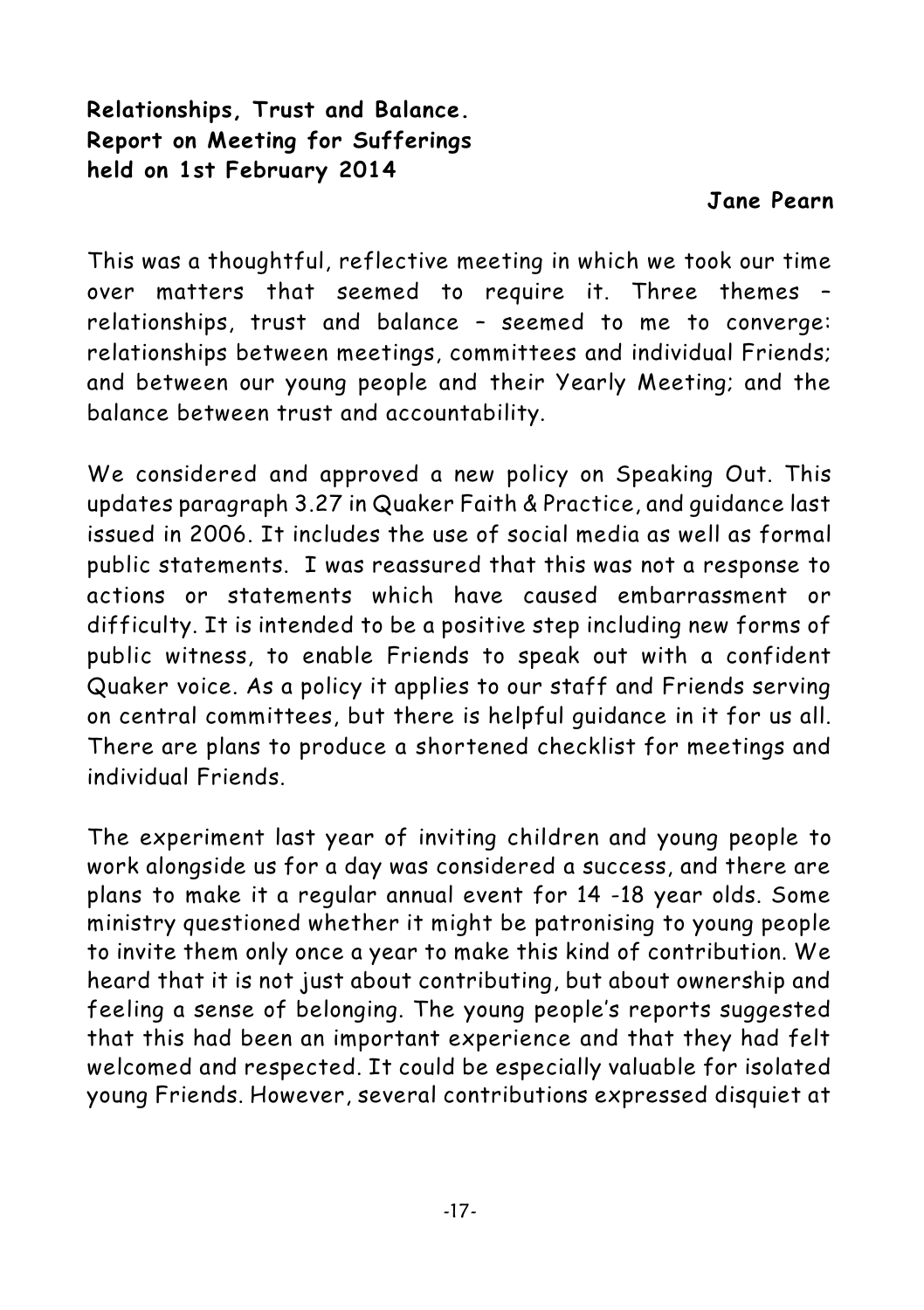the extra demands this might place on representatives and asked whether a requirement to take on the role of 'responsible adult' might reduce the pool of available, suitable Friends. This could make the task of nominations committees even more difficult. The principle was agreed to, but Quaker Life was asked to think again about the practicalities.

As is often the case in response to the Trustees' report, issues of relationships and trust arose. Some Friends again voiced their disquiet with the extra name of 'The Light' being used to attract users to the Large Meeting House (the latter is still the name that we as Friends will use). We were reminded that we as a body only use the room for 8 days in 3 years; that the hospitality board meets and discerns in the spirit, like any Quaker group; and that they regularly review their decisions.

Lizzie Rosewood, Vibrancy in Meetings Programme Developer, summarised possible responses to feedback she has received. She has been asked to take forward some possibilities, including the idea of regional workers and/or a telephone helpline to support meetings.

Jessica Metheringham, Parliamentary Engagement Officer based at Friends House, gave a lively account of her first few months in post. She sees her role as partly responsive and partly proactive. She is keen to tap into the expertise and experience of Friends, and hopes we will contact her. She broke down her time into:

40% looking at legislation, e.g. the Lobbying Bill

40% speaking to friends e.g. arranging workshops for Young Friends 20% work with other churches and campaign groups.

Chris Skidmore , Yearly Meeting Clerk, gave us a flavour of Yearly Meeting Gathering in Bath, in which worship will be an integral part, with opportunities to 'go deeper' in smaller groups. There are no big decisions anticipated, but as we draw to a close our three year consideration of 'what it means to be a Quaker today', we may start to consider 'living out our faith in the world'. Materials for spiritual preparation will be sent out in March.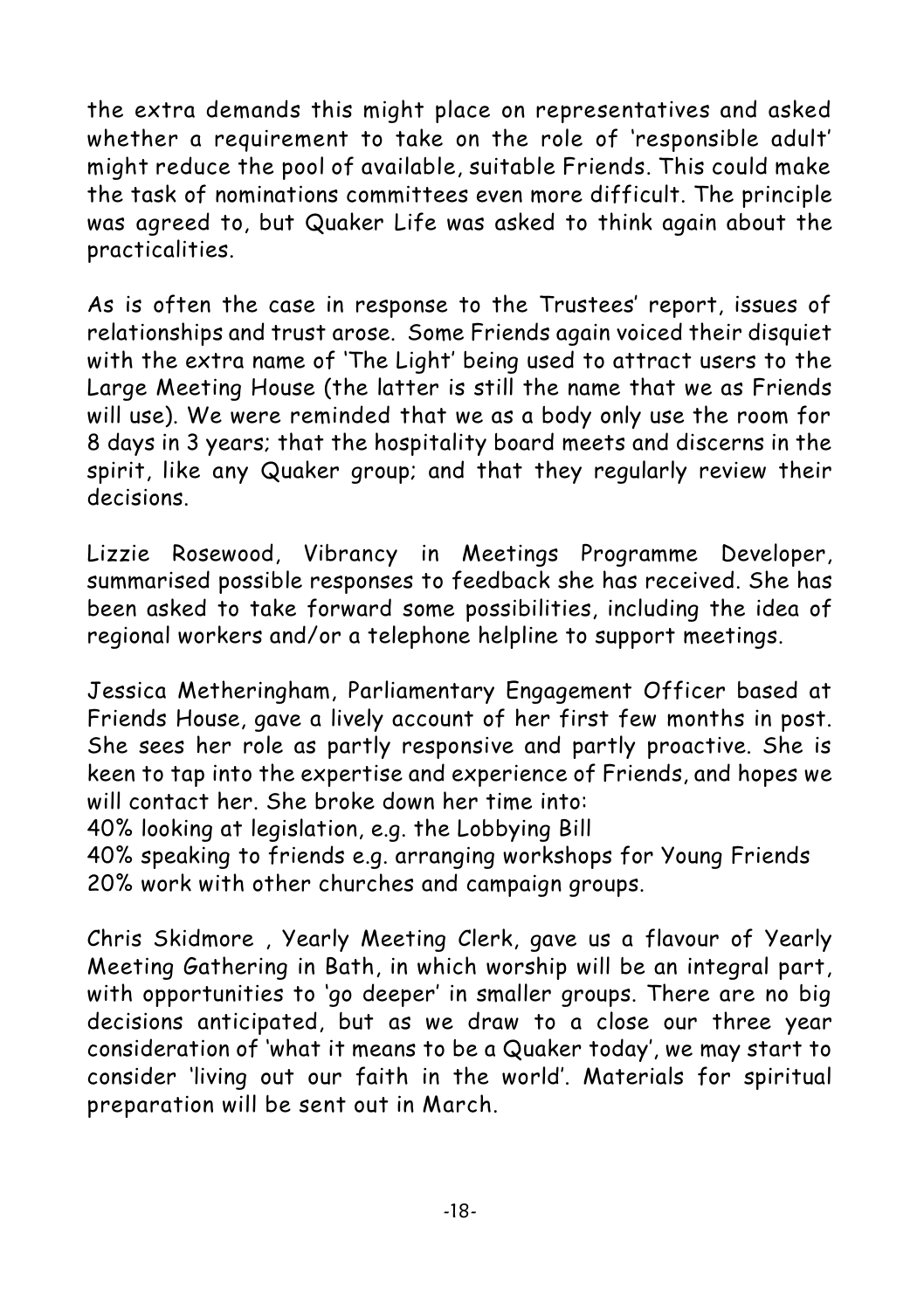# **JOHN WIGHAM (ENJOYMENT) TRUST**

For many years we have been in the happy situation of having a modest legacy to disburse. John Wigham directed that grants should be made "to 'deserving persons resident in Scotland who owing to straitened circumstances are unable to enjoy the usual pleasures of life, the purpose of such grants being to provide the recipients with some additional comfort or pleasure of an exceptional nature over and above the usual necessities of life".

Funds have been distributed over the past nine years. The money now in hand is likely to run out during 2014 unless further donations are forthcoming.

 We welcome applications from Quakers and non-Quakers resident anywhere in Scotland, for grants large or small. £500 will normally be the maximum. Applicants may obtain an application form and further information from :

Sylvia Massey, John Wigham (Enjoyment) Trust, 22 Bruntsfield Gardens, Edinburgh, EH10 4EA . Phone number 0131 229 4238 Email: [sylviamassey293@btinternet.com](mailto:sylviamassey293@btinternet.com)

 The completed form should be passed to a Quaker of long standing who is well known to their meeting, who will countersign it and forward it to the address above, to arrive by March 31st or September 30th. Applicants will normally hear the results of their application within 8 weeks of these deadlines.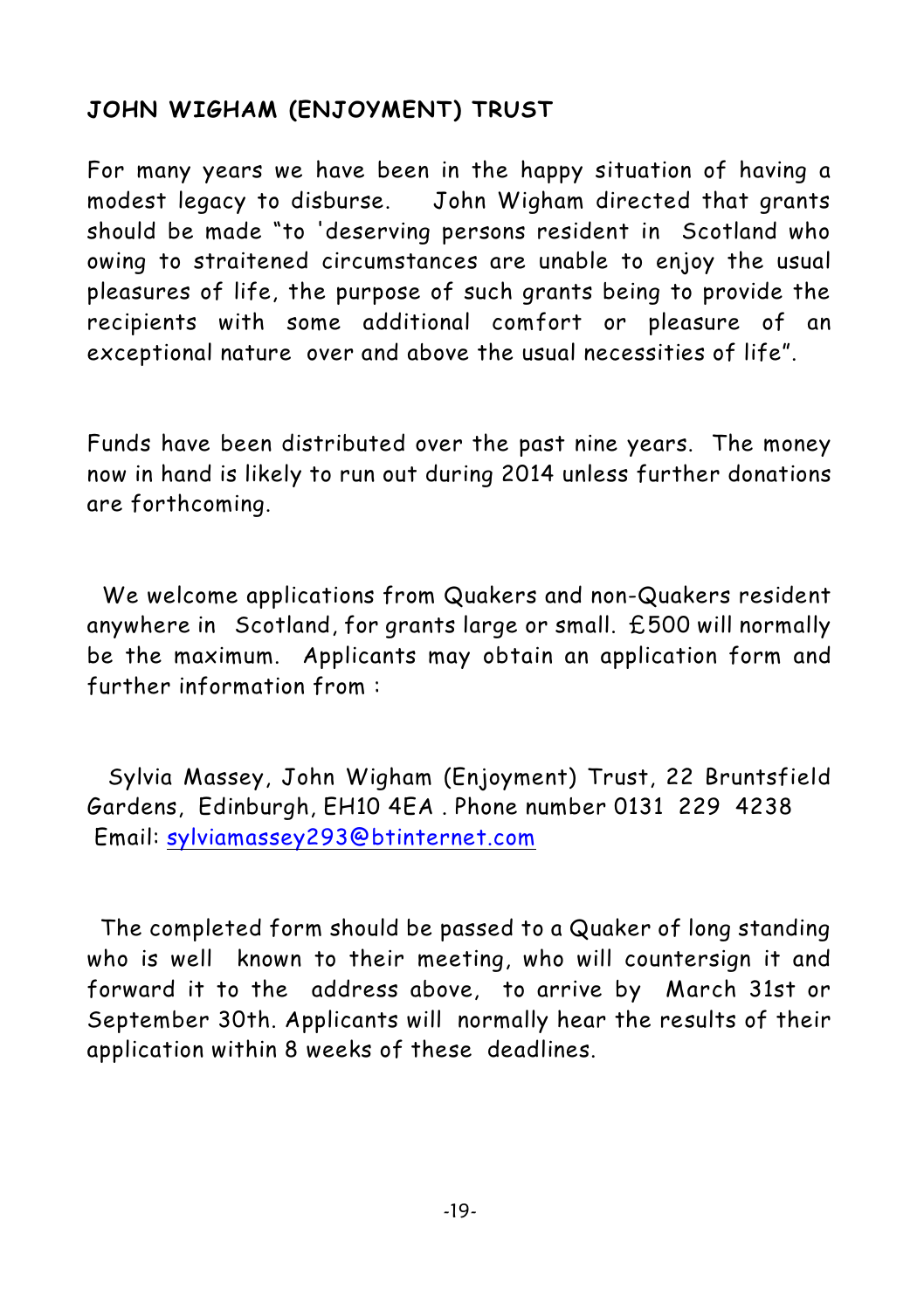# **Scottish CND appeal for support from organisations**

# **Scotland's Spring Walk for Peace - 1-7 April 2014**

A nuclear-free Scotland is possible!

In April next year, Scottish CND is planning to walk from the Scottish Parliament to the nuclear submarine base at Faslane. The week-long walk will include a send-off rally at the Scottish Parliament (1 April 2014), a March and Rally in Glasgow (Sat 5 April 2014) and meetings and discussions with communities and their elected representatives across central Scotland. We believe that the theme, 'Cut Trident – not jobs and services', will chime with the aspirations of millions of people in Scotland.

Repeated opinion polls have shown the great majority of Scottish people oppose these weapons as well as the majority of Scottish MPs, MSPs, churches and trade unions.

We, therefore, ask if your organisation would become a named supporting organisation for the walk and if you would be able to help publicising the events when the time comes.

If you want more information please visit www.springwalk.org (under construction). We would like to list your support on our website and, where possible, list your name on other publicity materials. There will be some openings for representatives to speak at local meetings along the route.

In addition, we would really appreciate if you could inform and encourage your members and supporters to join this initiative.

We look forward to hearing from you.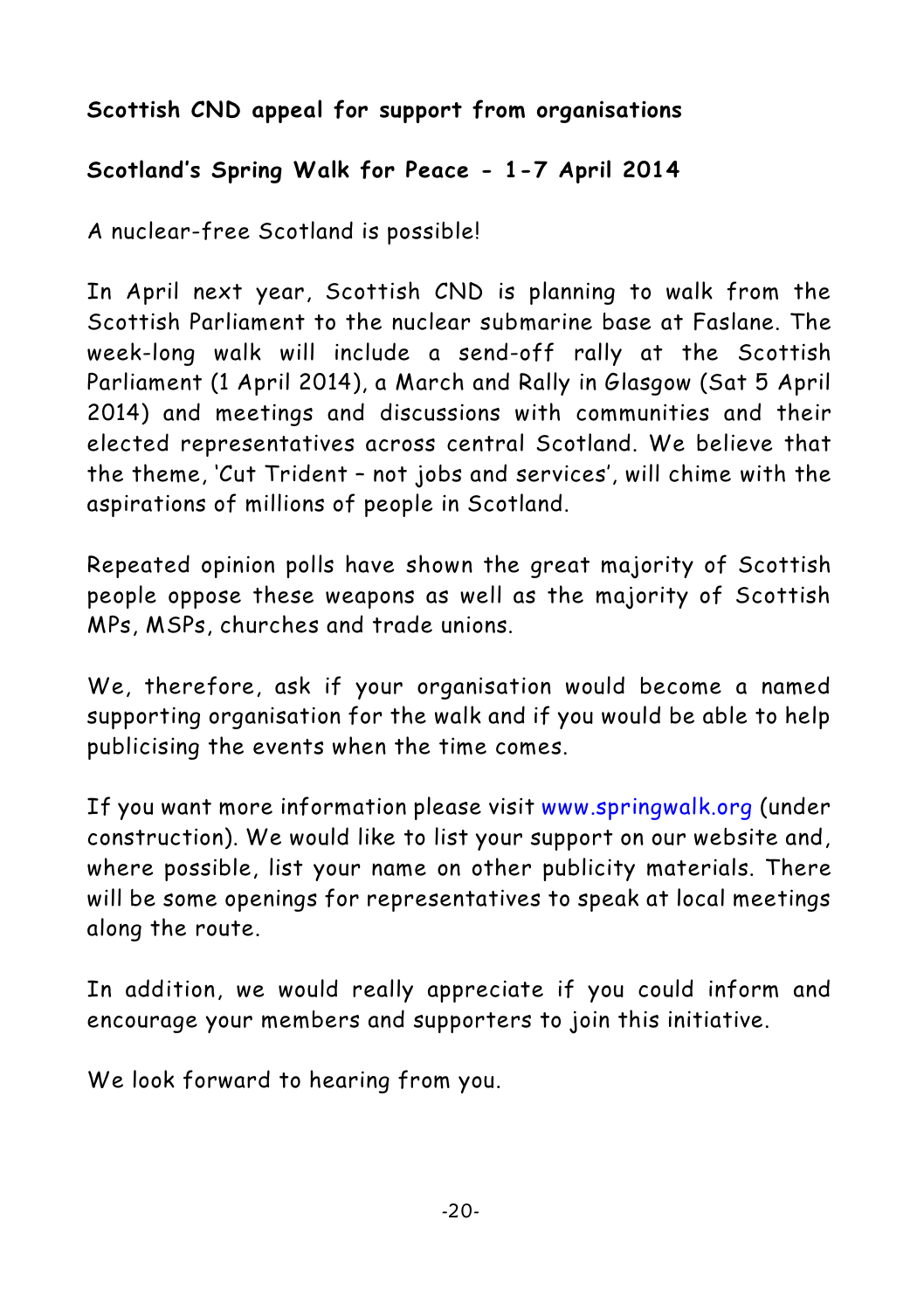### **Report on General Meeting for Scotland**

 $17<sup>th</sup>$  -  $16<sup>th</sup>$  November 2013

"Grass roots movements involve planting seeds. Those seeds are our own Faithful Lives" - Jane Pearn in her report on Meeting for Sufferings.

This sentiment ran through G.M. for me.

Our Trustees are working on our proposed Advocacy post. Phil Lucas on behalf of our Parliamentary Function Group talked us through the next steps in this discernment process. Area Meetings are asked to invite the Parliamentary Function to meet with them, in the near future, to explore the proposed role of Scottish Advocate. This person's role would be to liaise with the Scottish parliament on our behalf. There needs to be discussion on the finance for this post and trustees feel this discussion is best done at A.Ms. The parliamentary Function Group is in close contact with Friends House about this, both in relation to finance and to ensure there is a good link between any liaising going on with Westminster and of that in Scotland. We heard of more work being done by this group in regard to Trident, assisted suicide and discussions with Roseanne Cunningham on protecting those affected by the Bedroom Tax from eviction. They have also designed an Advices and Queries to help prompt discussion around the Independence Referendum.

We accepted the budget including some changes to our regular donations. Our Trustees have been asked to look at our mileage claim rate which is currently 25p per mile.

Christine Davis reported on the challenging yet rewarding work she has been involved in on the ACTS Faith Studies Network. ACTS are reviewing their structures due to a need to focus their available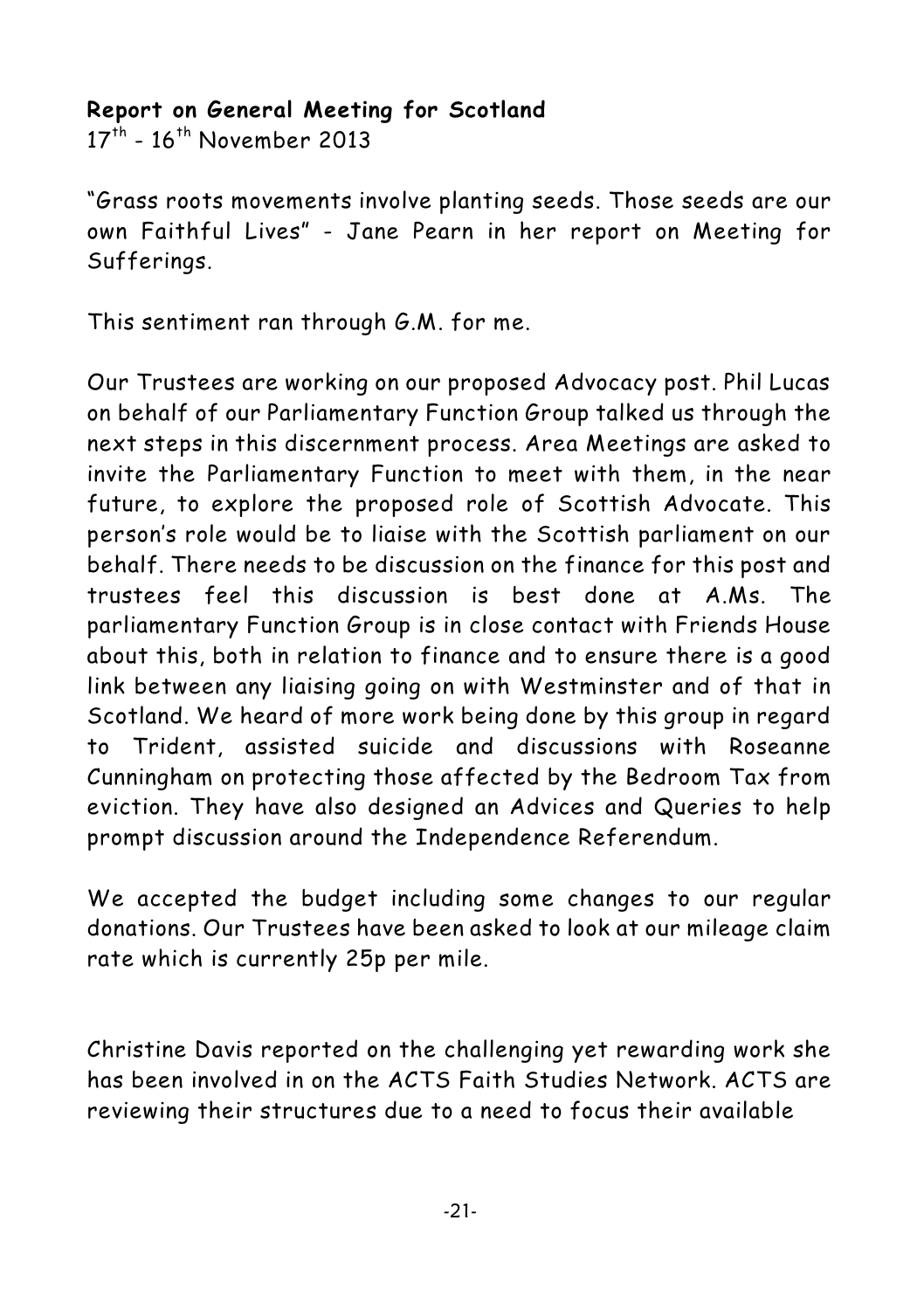resources. Stephen Smyth, General Secretary of ACTS, thanked Quakers for their involvement in ACTS.

After the morning business we spent the afternoon considering Economic Justice. First we heard from Val Brown the Church manager for Christian Aid Scotland. Her presentation involved a short well informed introduction, a clear and moving DVD, group discussions and further input which was highly relevant. The main part of their work which we focused on was the need to change the way multinational companies behave in relation to the tax they pay. We spent time considering all angles of this. We were shocked by some of the figures and the reality for the developing nations struggling to deal with the way international companies don't declare profits in a transparent way. Christian Aid wants to change this and spends a lot of time lobbying governments around the world. There was so much interesting material, both in terms of various countries and how C.A. is dealing with it. I urge you to find out more.

Next we were moved by Kate Green from Wanstead Meeting. She began the Fair Penny on line petition after responding to a concern laid upon her. The petition states "I would pay an extra penny per pound in income tax to protect the most vulnerable from austerity cuts" Kate is clear that this is not about charity but a statement to government that there are people who care and would support a tax rise if the money went to help the worse off. Her passion for this brought me right back to the above opening quote. Please sign the petition (you don't have to be a tax payer to do so) and spread the word.

Next we heard from Suzanne Ismail of Quaker Peace and Social Witness. We heard of her work on the Economics, Sustainability and Peace sub committee. This work is anchored in Minutes 36 and 23 of BYM in 2011. We worked in small groups to answer some questions the answers of which surprised many of us. For example;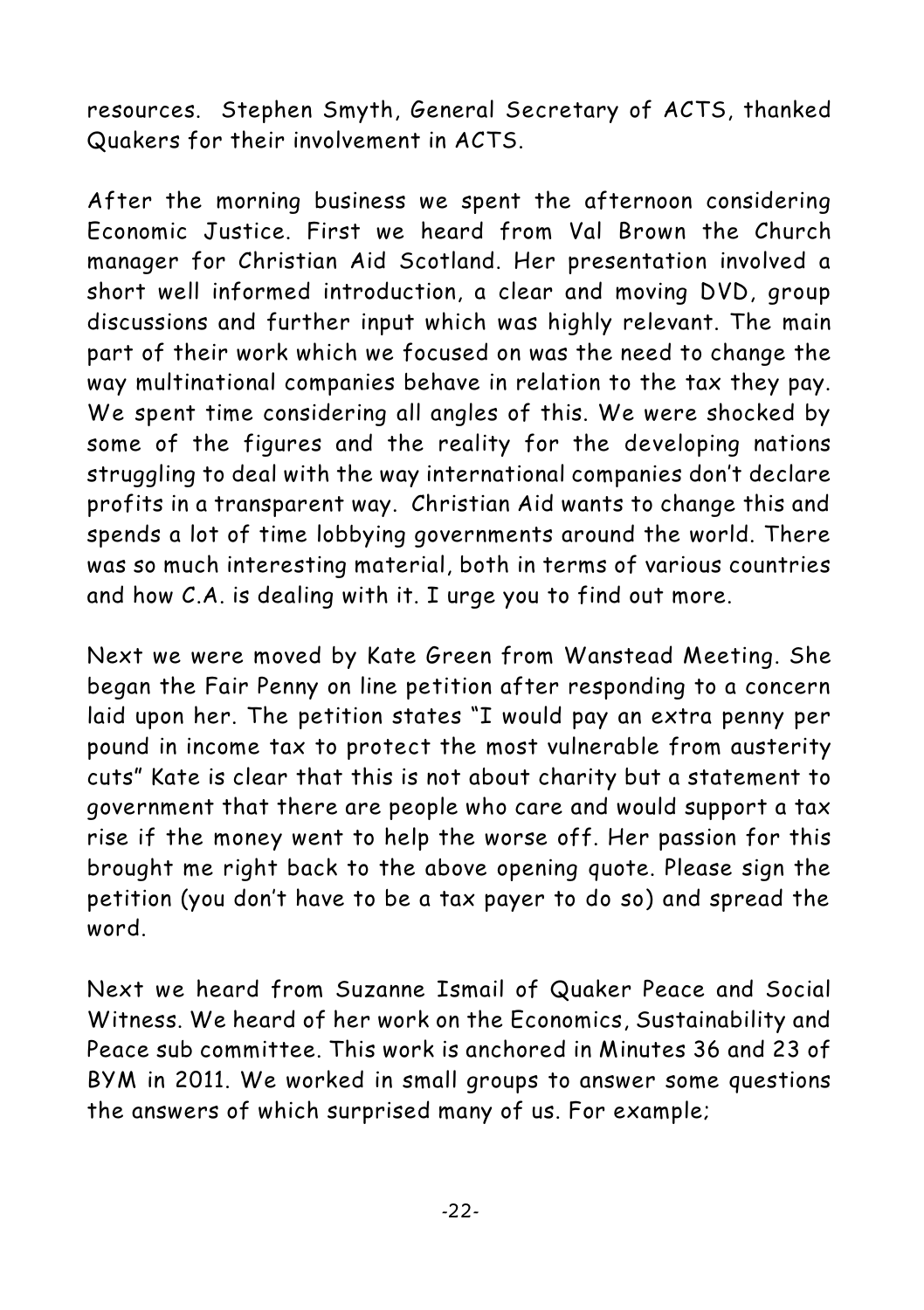1. What proportion of the UK population believes that "large numbers falsely claim benefits"? We all guessed from between 40- 60 % …. Well the answer is over 80%. Actually less than 1% of claimants do so falsely. 2. What proportion believes that benefits are too high? We guessed about 30%. True answer is over 50%. 3. What proportion says that the poor could cope if they managed their money correctly?

We guessed about 30%. Real answer is over 60%.

We guessed about how the popular press and wordings of politicians effect these perceptions.

On Sunday and in the light of the main topic of the weekend there was a timely report from Bob Williamson, a trustee of the Quaker Housing Trust, describing projects in Scotland which have been given support by the Trust. They are Durness Development Group, turning a former council house into affordable homes for local young couples and families, and Helmsdale Community Association, building two bungalows and two family houses for the community with a third project is under consideration. QHA, whilst being an independent trust, was set up in 1967 arising from a BYM decision which brought together the twin concerns: the lack of affordable homes for rent and the right use of our money. QHT works in conjunction with Triodos bank and it gives a mechanism for Quakers to channel money into a savings account which specifically helps social housing projects.

Finally the GM took time to consider how best to use the time in March for a discussion on the Independence referendum. It was agreed to aim for an innovative and creative session. The value of giving ourselves opportunity to reflect together on what kind of Scotland we would like to live in was emphasised and the importance in discerning what questions to ask as we seek, individually, to discern how to vote.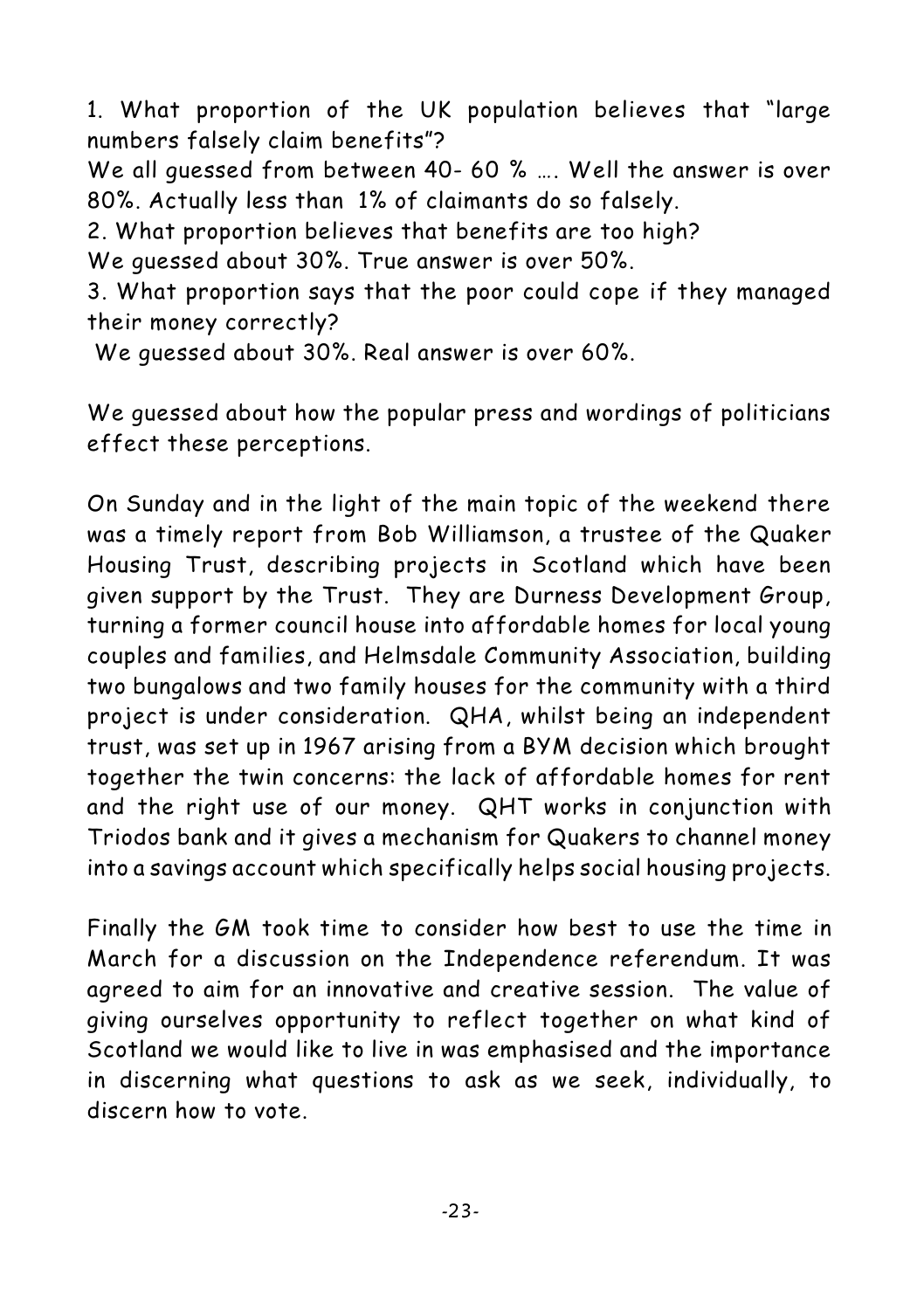### **Scotland, September 2014 Christine Davis**

September 18 is only a few months away. On that date each of us over 16 in Scotland will have the right and responsibility to vote in a referendum on our future: will this be in a continuing United Kingdom, or as an independent state? So at General Meeting in March we will be considering what we feel about this, and whether there is a particular Friendly perspective on the future.

One of the challenges in this debate and decision is where to begin. Here's a quick summary of the political status quo:

• we live in a unitary state made up of three legal entities: in order of size - England and Wales, Scotland, Northern Ireland. We have one Head of State.

• we have a unified financial and fiscal [tax and benefit] system for the legal entities.

• all of us, as the United Kingdom, are one member of

 1. the United Nations, where we are a Permanent Member of the Security Council

 2. the Commonwealth, where most members also recognise our Head of State

3. the European Union

- 4. the Council of Europe
- 5. the North Atlantic Treaty Organisation
- 6. the G8 and similar groupings.

• internal devolution in the UK has given some powers to the Scottish Parliament, the Welsh and Northern Ireland Assemblies, and the Assembly for London, while powers of traditional Local Authorities have diminished.

Any change in the status of Scotland would involve changes in these arrangements or negotiations about them. However, negotiations cannot take place before a commitment to the destination of change. The decision of principle has to come first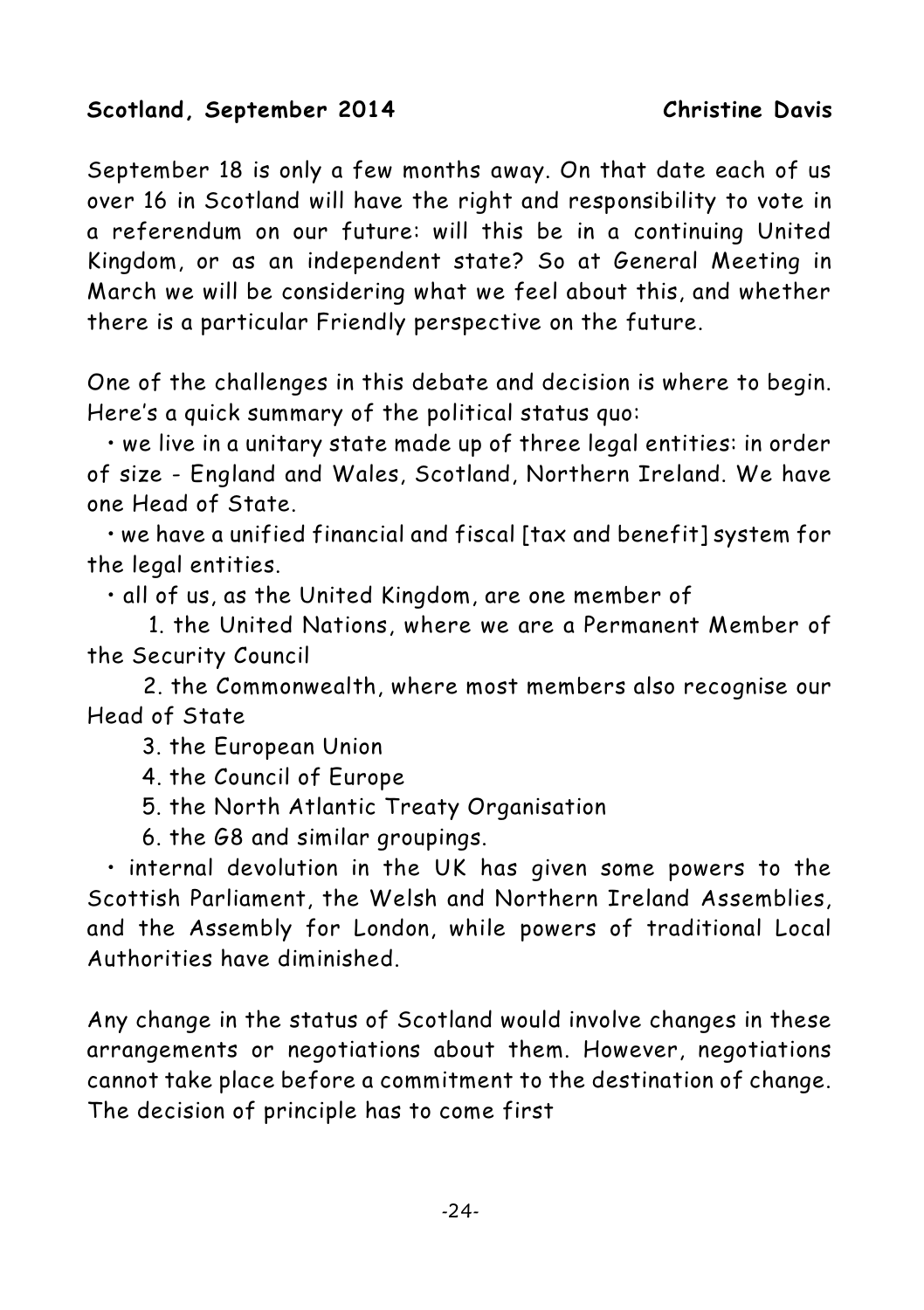All these elements of the status quo are discussed, often at considerable length, in the manifesto from the YES campaign *Scotland's Future*; and all are defended by the *Better Together* or NO campaign. And yet the discussion is not just about issues which can be coolly debated - it is about who we think we are, and how we go about making decisions; it is emotional as well as rational and logical. As one Friend recently wrote to me: 'I myself feel strongly Scottish, British, European and World. Strangely, UK as such doesn't seem to be there.' In GM we will spend some time looking at the way we are all tugged this way and that by our different and multiple identities and loyalties.

Much of our decision in September will be based on our level of trust of the various political actors in a complex scenario. We may be saying 'No radical change; but accept the modifications in the pipeline [the Scotland Act 2012 is not yet fully implemented] and careful as we go' or we may say 'Time for a change and assumption of responsibility closer to home, even if this means venturing into unknown territory'. Whichever, those of us who are Friends will take our Quaker values into the future with us, and will want to see simplicity, truth, equality and peace built into the way politics and decision making is carried on in Scotland and/or in the UK. Some of us will inevitably find ourselves in the minority group in the vote. Conducting ourselves well, whatever the outcome, to achieve a reconciled state will be a particular responsibility.

These Friendly reflections do not remove us from the need to consider some of the particular issues being debated.

Here are a few of the questions:

• After 307 years of the Union, where do you think it is broken and requires major alteration? This assumes that a YES vote might return Scotland to the position of an independent state with a sovereign parliament but a shared monarchy with the remainder of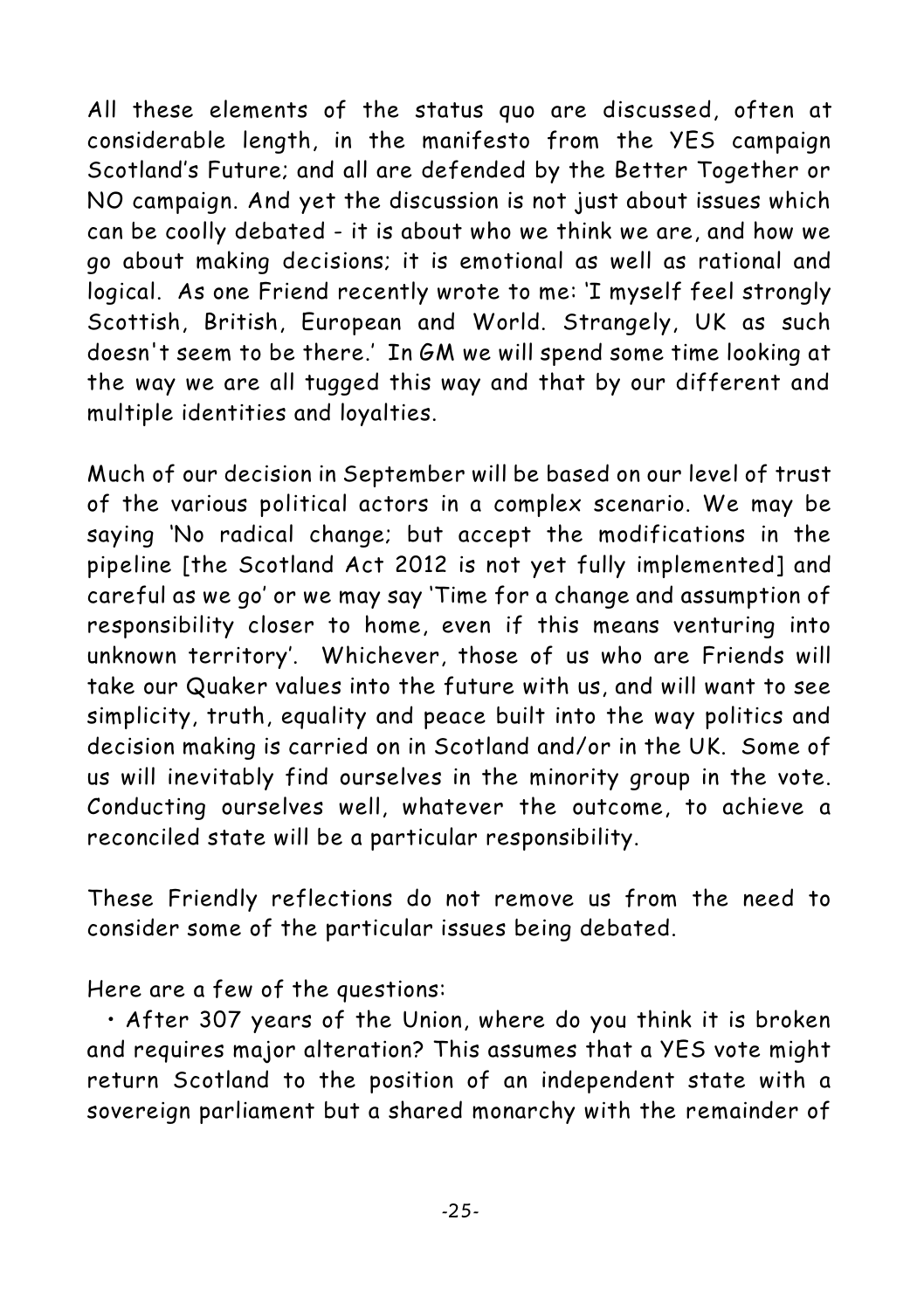the UK [rUK] where a NO vote might still permit alterations within the balance of the UK, but might also 'freeze' the current position.

• Identity and international status are often quoted as factors in the choice of independence or union. The UK is currently one of five permanent members of UN, and a member of the G8. Scotland would not be [and rUK might face interesting questions]. Does this matter to you? *Better Together* puts considerable stress on the UK's international standing. The YES group is more willing to accept a Scandinavian-style world profile.

• What are the economic questions we need to consider about independence or integration? We currently live in a monetary union, with a fully integrated economy. What would have to be reconstructed were Scotland to become independent? Economic and fiscal questions loom large in the campaign because this is where the UK is currently most closely integrated.

Here are some more:

• There are currency issues around either retention of the £Sterling or becoming part of the  $\epsilon$ zone. If an independent Scotland were to remain in the sterling area, what influence would it exercise over such things as the setting of interest rates, availability of credit, relative value of sterling to other currencies etc? Similarly, if in the Eurozone, what influence would it have?

• Currently we share schemes of social protection and care in a group of 60 million people. Could we sustain a similar level of support and protection systems with an ageing population base of 5 million?

And there are many other matters of interest to us:

•What about defence policy, the position of the nuclear arsenal on the Clyde, and NATO membership?

•What about membership of the EU?

•Would an independent Scotland be more welcoming to refugees, asylum seekers and migrants than the UK is at present? Might there be a 'border issue' here?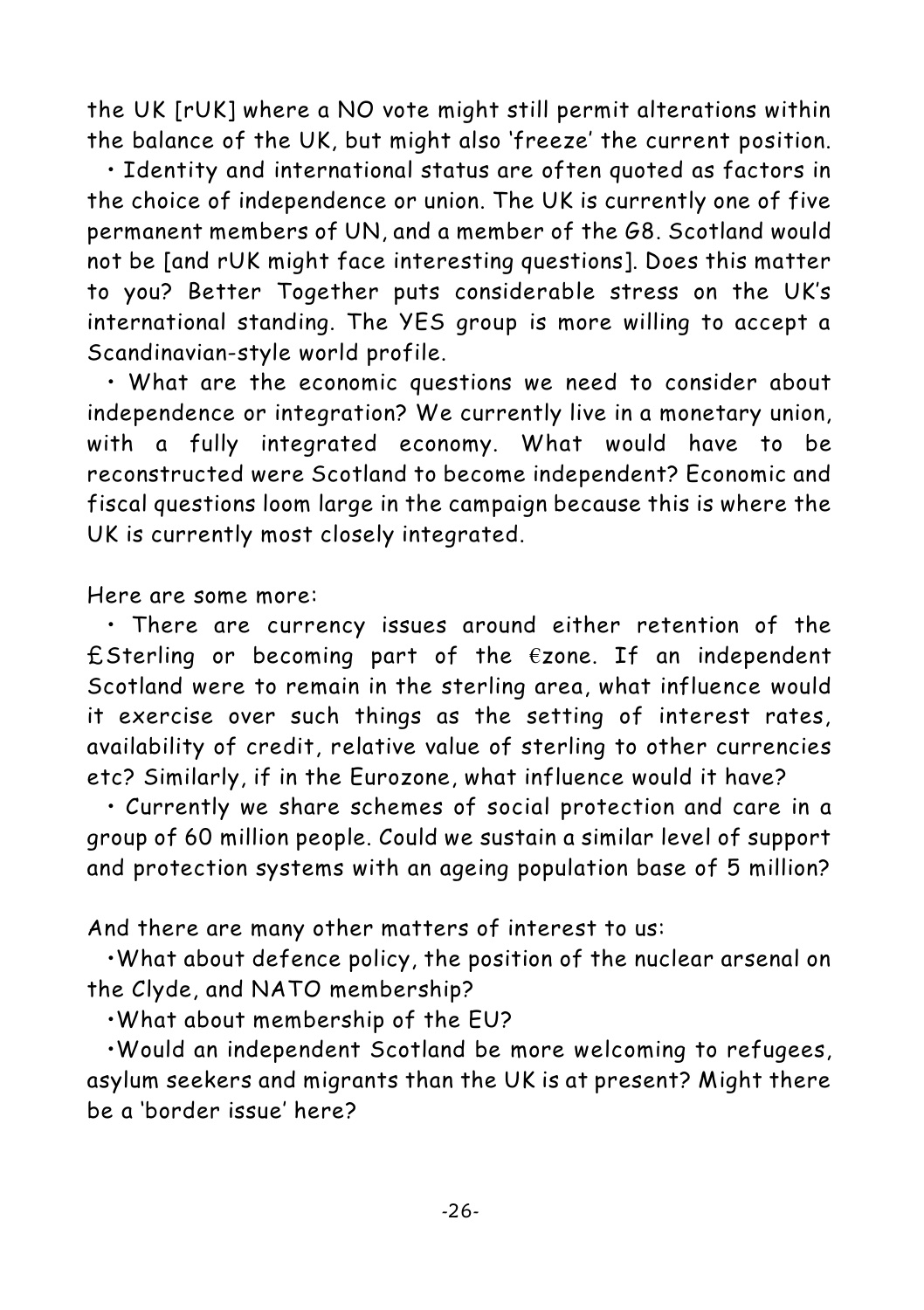•What are the issues we are all overlooking? The environment and climate change; the constitution and monarchy [is this the republican opportunity]; culture and the arts; travel and border issues; dual citizenship [both ways]?

Whatever the outcome, we will still be Friends; we will still belong to Britain Yearly Meeting, though it may have to relate to different jurisdictions as Ireland YM does today, and our values will remain a strong element of our communal life. We will also remain part of our local communities, their joys and sorrows, campaigns and activities. And we need to be hopeful and positive to face the challenges, whatever they are, that the years ahead will doubtless bring.

And so, be of good faith, and valiant for the Truth.

George Fox, 1663 [QFP 20.23]



General Meeting will be held on 8 March 2014 at 11-00 in Glasgow Friends' Meeting House, 38 Elmbank Crescent, G2 4PS (Opposite the multi-storey car park)

Tea and coffee will be available at 10-00 You should bring your own lunch, but soup and bread will be served at lunch time, and there will be refreshments after the meeting, at 4-00.